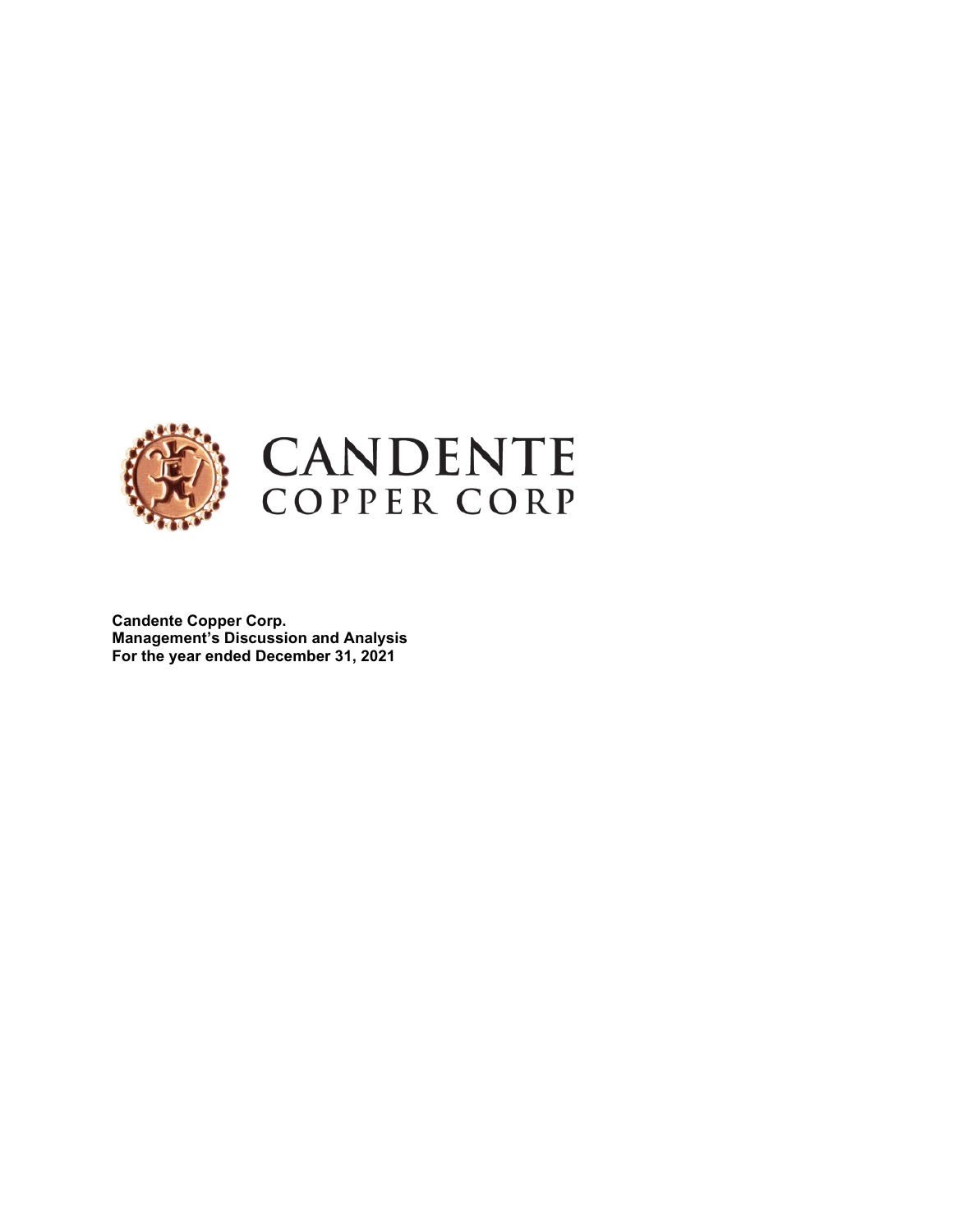# **TABLE OF CONTENTS**

|                                                              | Page            |
|--------------------------------------------------------------|-----------------|
| <b>BUSINESS OVERVIEW</b>                                     | $\overline{2}$  |
| <b>PROJECT SUMMARIES</b>                                     | $\overline{2}$  |
| <b>CONSOLIDATED OPERATING HIGHLIGHTS</b>                     | 10              |
| <b>CONSOLIDATED FINANCIAL HIGHLIGHTS</b>                     | 12 <sup>2</sup> |
| LIQUIDITY AND CAPITAL RESOURCES                              | 14              |
| <b>SHARE CAPITAL</b>                                         | 14              |
| <b>COMMITMENTS</b>                                           | 15              |
| OFF BALANCE SHEET ARRANGEMENTS                               | 15              |
| PROPOSED TRANSACTIONS                                        | 15              |
| RELATED PARTY TRANSACTIONS                                   | 15              |
| CRITICAL ACCOUNTING ESTIMATES AND JUDGMENTS                  | 16              |
| FINANCIAL RISK, FINANCIAL INSTRUMENTS AND CAPITAL MANAGEMENT | 18              |
| INTERNAL CONTROLS OVER FINANCIAL REPORTING                   | 20              |
| <b>RISK FACTORS</b>                                          | 20              |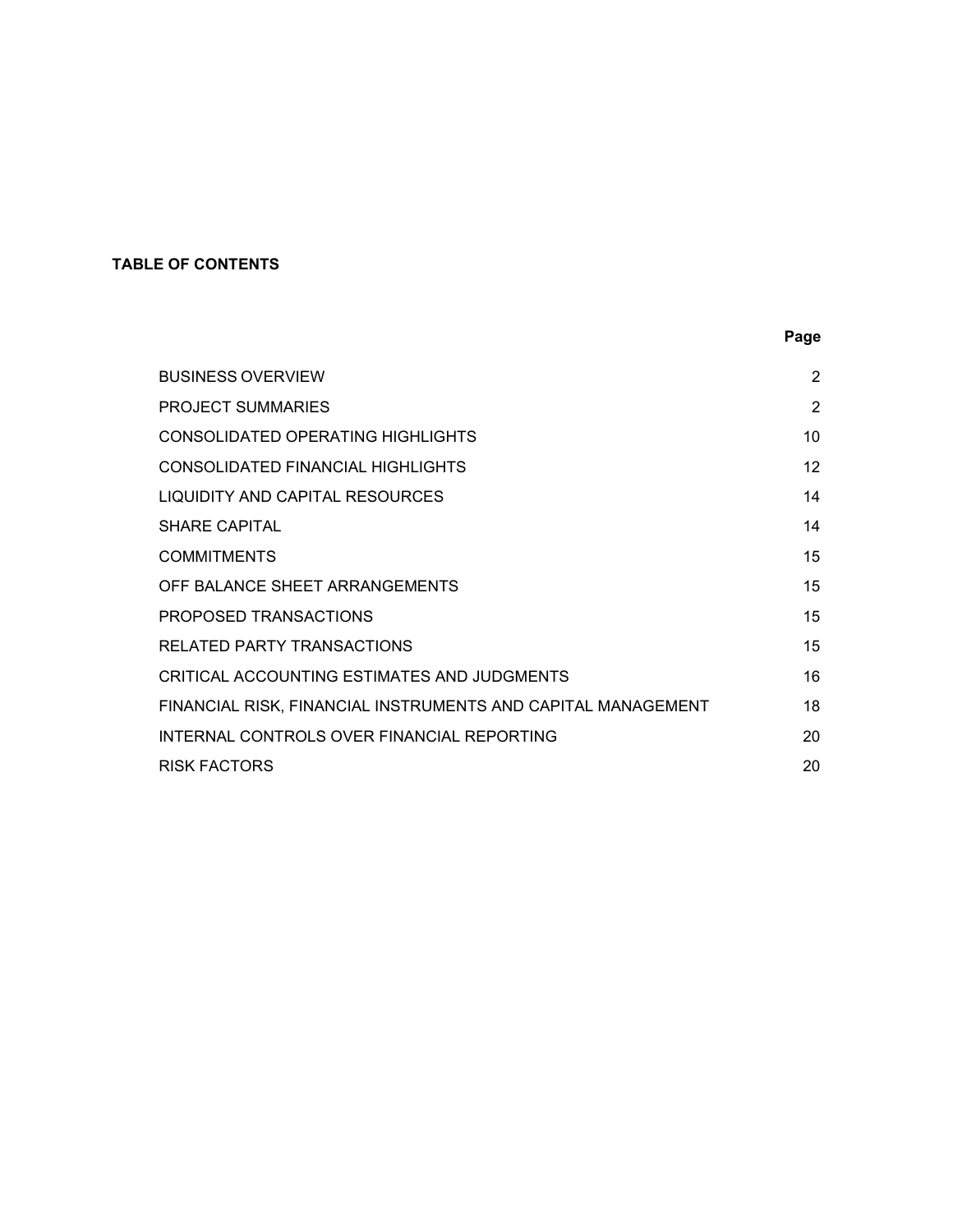The following Management's Discussion and Analysis ("MD&A") focuses on significant factors that affected Candente Copper Corp. ("Candente Copper") and its subsidiaries (collectively, the "Company") during the relevant reporting period and to the date of this report. This MD&A contains a review and analysis of financial results for the year ended December 31, 2021 and identifies business risks that the Company faces and comments on financial resources required for development of the business.

This MD&A supplements but does not form part of the audited consolidated financial statements of the Company and notes thereto for the year ended December 31, 2021, and consequently should be read in conjunction with the afore-mentioned consolidated financial statements which are presented in accordance with International Financial Reporting Standards ("IFRS"). Information in this MD&A is current as of March 31, 2022.

All amounts, unless specifically identified as otherwise, both in the Company's consolidated financial statements and this MD&A are expressed in US dollars.

## **FORWARD-LOOKING STATEMENTS**

This MD&A contains certain "forward-looking information" which may include, but is not limited to, statements with respect to future events or future performance, management's expectations regarding the Company's growth, results of operations, estimated future revenues, requirements for additional capital, production costs and revenue, future demand for and prices of copper and precious metals, business prospects and opportunities. In addition, statements relating to mineral estimates or mineralized material of recoverable copper and precious metals are forward-looking information, as they involve implied assessment, based on certain estimates and assumptions, that the copper and precious metals can be profitably produced in the future. Such forward-looking information reflects management's current beliefs and is based on information currently available to management. Often, but not always, forward-looking statements can be identified by the use of words such as "plans", "expects", "is expected", "budget", "scheduled", "estimates", "forecasts", "predicts", "intends", "targets", "aims", "anticipates" or "believes" or variations (including negative or grammatical variations) of such words and phrases or may be identified by statements to the effect that certain actions "may", "could", "should", "would", "might" or "will" be taken, occur or be achieved. A number of known and unknown risks, uncertainties and other factors may cause the actual results or performance to materially differ from any future results or performance expressed or implied by the forward-looking information. Such factors include, among others, general business, economic, competitive, political and social uncertainties; development and/or exploration activities and the accuracy of probability simulations prepared to predict prospective mineral resources; changes in project parameters as plans continue to be refined; political instability or insurrection or war; labor force availability and turnover; delays in obtaining governmental approvals and permits or in the completion of development or construction activities or in the commencement of operations; as well as those factors discussed in the section entitled "Risks Factors" in this MD&A. These factors should be carefully considered, and readers of this MD&A should not place undue reliance on forward-looking information.

Although the forward-looking information contained in this MD&A is based upon what management believes to be reasonable assumptions, there can be no assurance that such forward-looking information will prove to be accurate, as actual results and future events could differ materially from those anticipated in such information. Accordingly, readers should not place undue reliance on forward-looking information. Such forward-looking information is made as of the date of this MD&A and, other than as required by applicable securities laws, Candente Copper assumes no obligation to update or revise such forwardlooking information to reflect new events or circumstances.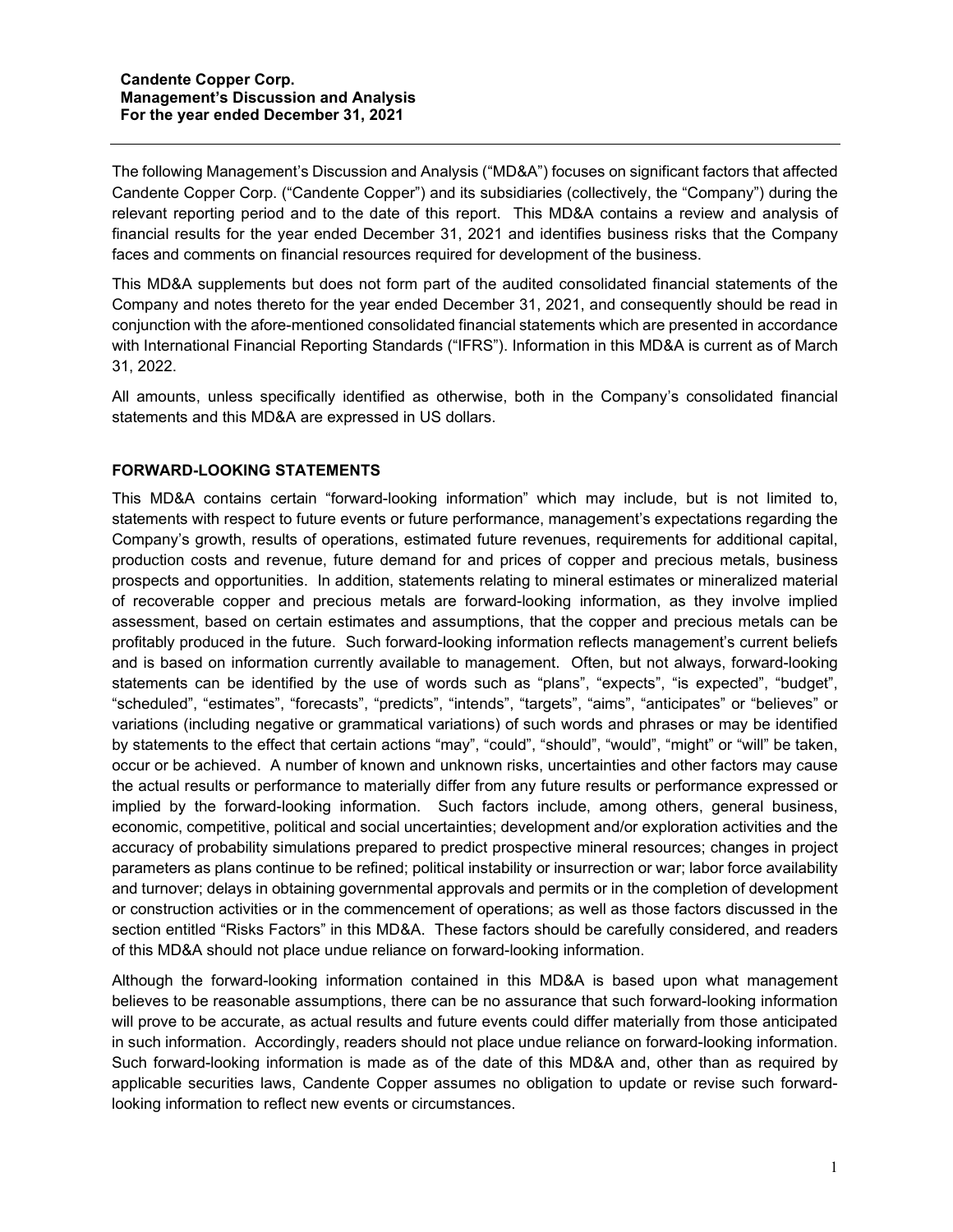#### **USE OF NON-GAAP MEASURES**

In this document, we refer to terms that do not have any standardized meaning prescribed by International Financial Reporting Standards ("IFRS"). Our usage of these terms may vary from the usage adapted by other companies, and they cannot be reconciled to comparable terms in the condensed consolidated interim financial statements for the year ended December 31, 2021.

In this document and in the Company's consolidated financial statements, unless otherwise noted, all financial data is prepared in accordance with IFRS.

## **BUSINESS OVERVIEW**

Candente Copper is a Vancouver, Canada based mineral exploration company engaged in the acquisition, exploration and development of mineral rights interests. The Company is currently focused on the exploration and development of its Cañariaco porphyry copper project (the "Cañariaco Project"), which comprises the Cañariaco Norte and Cañariaco Sur deposits, as well as the Quebrada Verde prospect (collectively, the "Cañariaco Copper Project") located in Northern Peru. The Company also holds other earlier stage base metal properties located in Peru.

Cañariaco Norte has a well defined resource and several engineering studies have been completed on it. At Cañariaco Sur, a deposit has been identified but further drilling is required to delineate the size and grade of the deposit. The Quebrada Verde prospect has geochemical and geophysical anomalies as well as mineralization and alteration in favourable rock types typical of a porphyry copper-gold system which are currently untested by drilling.

During the year ended December 31, 2021, 19,430,179 common shares were issued: pursuant to the exercise of 5,592,110 warrants for proceeds of CDN\$639,317; 1,650,000 stock options for proceeds of CDN\$91,500, 8,800,000 common shares issued upon closing of private placement for proceeds of CDN\$1,100,000, 3,288,069 common shares issued upon the settlement of Restricted Share Units ("RSU") at no additional consideration and with a fair value of CDN\$230,165, and 100,000 common shares in relation to the acquisition of Canyon Creek copper project in Northwestern British Columbia with fair value of CDN\$15,250.

## **PROJECT SUMMARIES**

*The forward-looking information contained in this section is subject to the risk factors and assumptions contained in the section "Forward-Looking Statements" included with this MD&A. These factors are described under the heading "Risk Factors" and are Non-GAAP measures.*

## **Cañariaco Copper Project**

The Cañariaco Copper Project is an advanced stage porphyry copper exploration and development project located in Northern Peru.

The Company has a 100% interest in the mineral rights of the Cañariaco Copper Project subject to a 0.5% NSR held by Anglo Pacific.

On September 24, 2015, the Company sold a 0.5% net smelter return ("NSR") on the Cañariaco Copper Project in Peru for the aggregate sum of US\$500,000. The NSR was granted to Exploraciones Apolo Resources S.A.C. ("Apolo"), an affiliate of Entrée Gold Inc.

On November 29th, 2017, the Company sold one of its' Peruvian subsidiaries, Compania Minera Candente S.A. for approximately US\$757,000. Candente S.A. had been formed to act as a service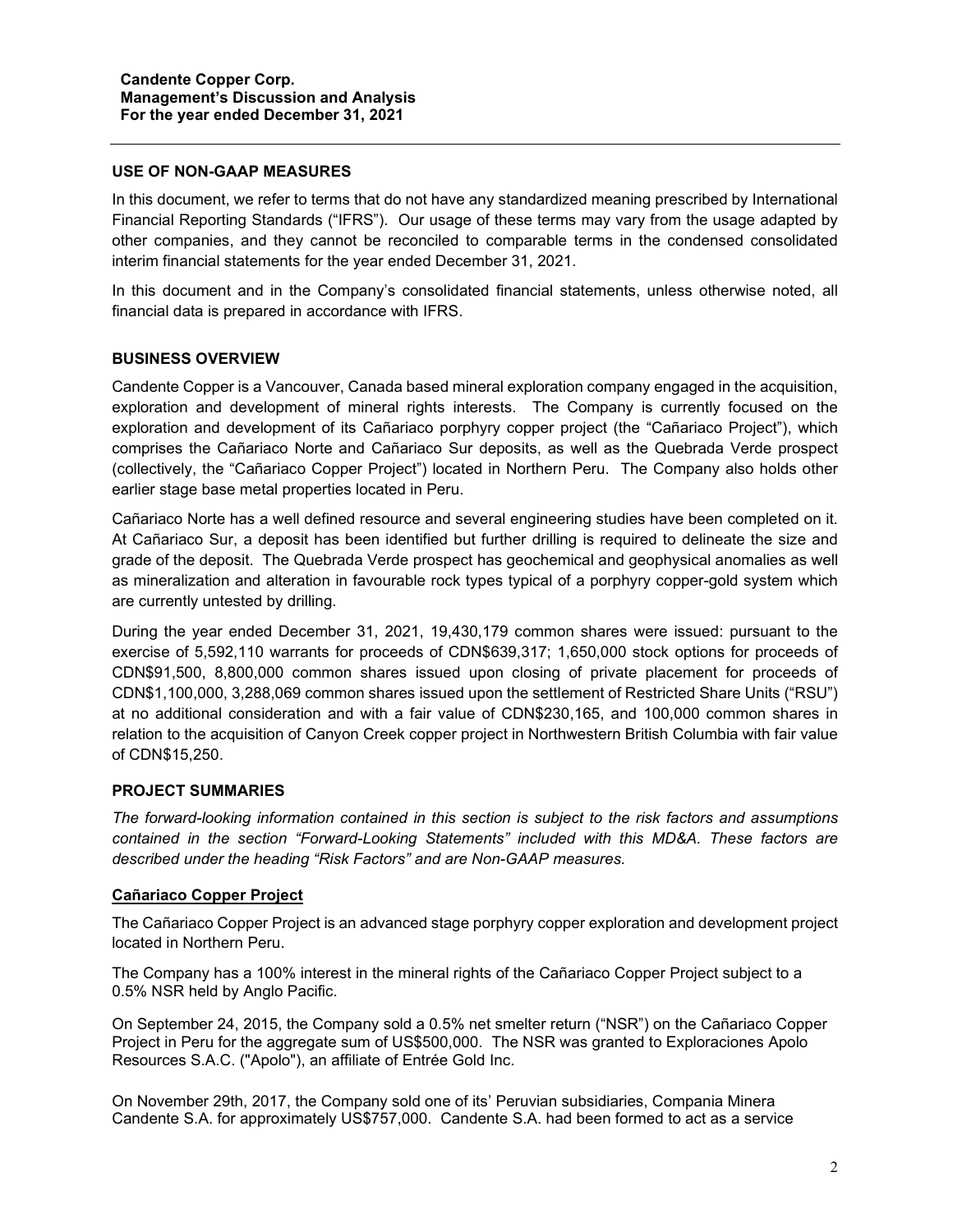company to provide geological and other consulting services to Candente's various subsidiary entities in Peru and as such did not hold any mineral properties.

On June 8th, 2018, the Company was advised that Anglo Pacific Group PLC had acquired the existing 0.5% Net Smelter Return Royalty ("NSR") over the Cañariaco Copper Project from Entrée Resources Ltd.

On January 21, 2020, Nascent Exploration Pty Ltd., a wholly owned subsidiary of Fortescue Metals Group Ltd. (collectively "Fortescue") made a strategic investment of Cdn \$1,050,000 by purchasing 21,000,000 common shares at a price of \$0.05 in a non-brokered Private Placement. This investment gave them 9.72% interest in the Company and the right to appoint one person as a director of Candente Copper as well as certain pre-emptive rights. These rights include anti-dilution rights as well as a Right of First Refusal on any debt financing or royalty or stream agreements on any of Candente Copper's assets (but does not include an earn-in joint venture proposals). Details of such are given below.

On May 22<sup>nd</sup>, 2020, Fortescue increased their investment to hold 19.9% of the Company by subscribing for an additional 27,500,000 shares for gross proceeds of Cdn\$1,375,000. Fortescue's cumulative investment is Cdn\$2,425,000 for 48,500,000 shares.

Fortescue is one of the largest global iron ore producers, recognized for its culture, innovation and industryleading development of world class infrastructure and mining assets in Western Australia. Fortescue's recent Australian exploration activity has focused on early stage target generation for copper-gold in addition to its extensive iron ore deposits in Western Australia, while it simultaneously builds on its world-class exploration expertise, operational reputation and capability through exploration in highly prospective areas such as South America, including Peru, to deliver shareholder value.

Fortescue is now considered a strategic investor to the Company, in addition to the investments and the special rights granted, Fortescue has at its cost allocated two engineers to work on a part time joint technical committee with Candente Copper nominees, with a goal to identify the optimum strategy for the development of the Cañariaco project.

## **Details on Rights Granted to Fortescue**

In connection with the Private Placement, and provided that Fortescue beneficially owns or has the right to acquire not less than 5.0% of the issued and outstanding Common Shares of Candente Copper (on a diluted basis), Fortescue was granted the following:

- *1. (a) the right (but not the obligation) to appoint one person as a director of Candente Copper;*
- *2. (b) the right (but not the obligation) to participate, on a pro rata basis, in any future equity financing of equity securities undertaken by Candente Copper to the extent required to allow Fortescue to maintain the same equity ownership interest (on a diluted basis) in Candente Copper that it possessed immediately prior to closing of the equity financing such that Fortescue does not suffer any equity dilution; and*
- *3. (c) if within two (2) years from the Closing Date of the Private Placement, Candente Copper receives a bona fide offer (*a "Non-Equity Financing Offer") from *a third party to provide Candente Copper with any non-equity financing proposal including, but not limited to, debt financing or a*  royalty or stream for the purpose of funding the future exploration or development of any of *Candente Copper's assets (but for greater certainty does not include an earn-in joint venture*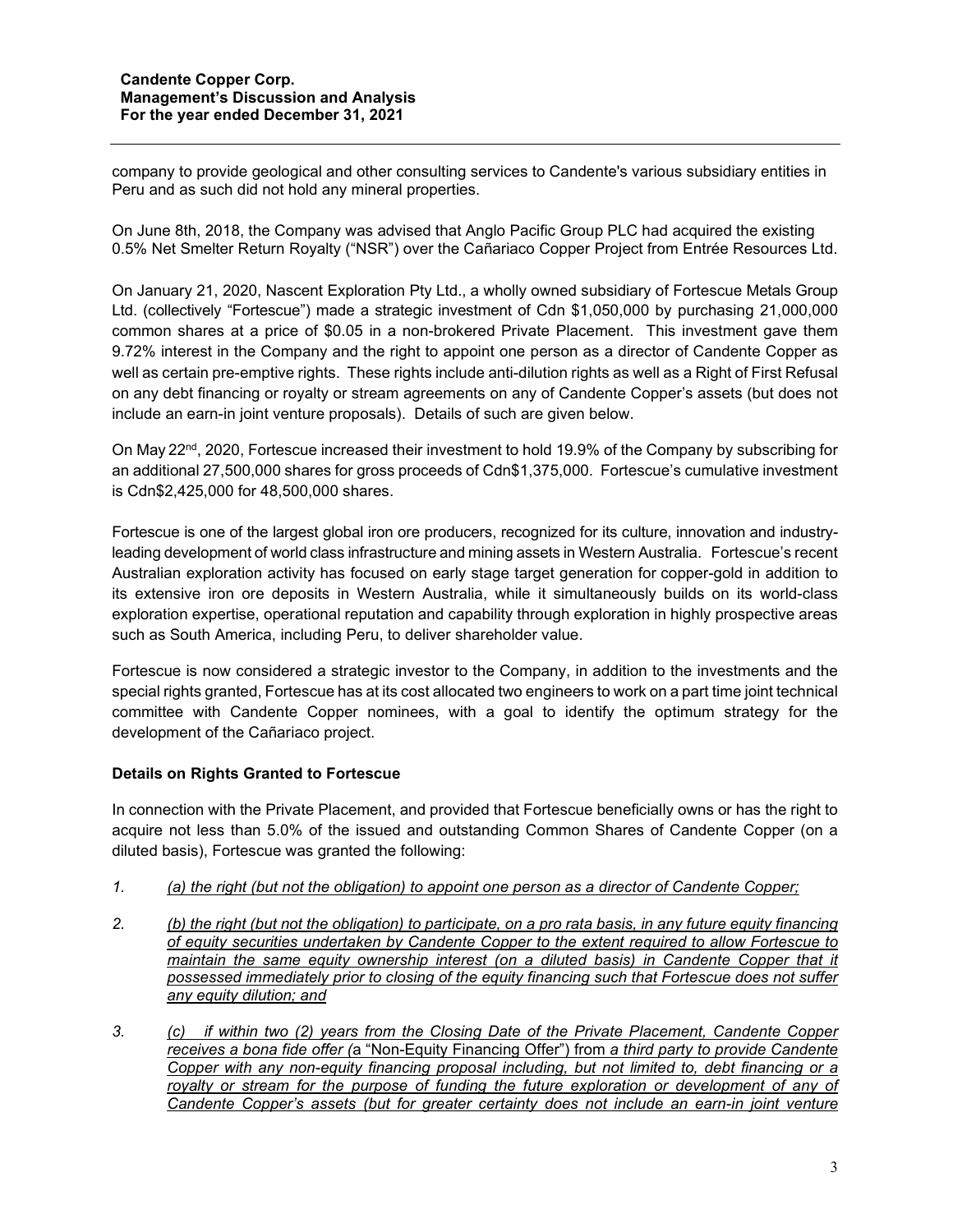*proposal) and Candente Copper wishes to accept such Non-Equity Financing Offer, then Fortescue shall have the option to provide such Non-Equity Financing.*

Due to the exercise of warrants and stock options during early 2021 Fortescue's holdings reduced to 18.9% of the Company.

Given higher long term copper prices well established by June 2021, the Company is now using the sensitivities to NPV's and IRR's as per below from the January 2011 Pre-Feasibility Study Progress Report.

In August, 2021, the Company completed a private placement with Fortescue and Lind Global Fund II, LP, for gross proceeds of Cdn\$1,100,000. The two parties subscribed equally for 4,400,000 of the 8,800,000 total shares. Lind Global Fund II, LP, is an institutional investment fund managed by The Lind Partners, LLC, an institutional fund manager and leading provider of growth capital to small and mid-cap companies publicly traded in the US, Canada, Australia and the UK. Fortescue increased its interest in the Company from 18.9% to 19.9% with the August 2021 Private Placement.

## **Exploration activities for the year ended December 31, 2021**

Yaku Consultores was engaged to conduct baseline studies at the Cañariaco Project. Their work will be part of environmental impact studies and habitat protection for all exploration phases of permitting including drilling and also for the community and regional stakeholders.

The Company obtained the respective authorizations from SERFOR and PRODUCE (Peruvian authorities for National Forest and Wildlife Services and the Ministry of Production) to conduct new monitoring of Water Quality, Air Quality, Noise Levels and Biology, Wild Flora and Fauna and Hydrobiology. Yaku conducted the collecting of new data within the project area which will add significantly to the studies that Candente Copper has been conducting such since 2004. A new EIAsd and drilling permit applications are being prepared.

Field activities also included field visits related to permit applications as well as additional reclamation of drill sites and camp roads.

In late February 2021, Ausenco Engineering ("Ausenco") was engaged to conduct an internal Desk Top study to identify and define a smaller, higher grade, start up option with lower initial capital expenditure ("CapEx") for Cañariaco Norte. The results of the study were very positive and recommended advancing to an updated Preliminary Economic Assessment Study ("PEA").

In September 2021, Ausenco commenced the updated PEA to evaluate a new development strategy for the Cañariaco Norte Project.

On January 28, 2022, an updated Cañariaco Norte Mineral Resource Estimate (previously [reported on Nov](https://candentecopper.com/news-releases/news-releases/2010/ca-ariaco-norte-copper-resource-increases-significantly/)  [1, 2010\)](https://candentecopper.com/news-releases/news-releases/2010/ca-ariaco-norte-copper-resource-increases-significantly/) was released (see Table below and also the Company's [news release NR 144 dated January 28,](https://candentecopper.com/news-releases/news-releases/2022/candente-copper-announces-initial-inferred-resource-for-canariaco-sur-copper-gold-porphyry-updates-canariaco-norte-resource-peru/)  [2022\)](https://candentecopper.com/news-releases/news-releases/2022/candente-copper-announces-initial-inferred-resource-for-canariaco-sur-copper-gold-porphyry-updates-canariaco-norte-resource-peru/) by David Thomas, P.Geo., of DKT Geosolutions Inc. and Jay Melnyk, P.Eng. Principal Mining Engineer at AGP Mining Consultants Inc. The 0.15% Cu applied cut-off represents an approximate breakeven cut-off, based on parameters developed during the 2022 Canariaco Norte PEA study. The updated resources is estimated to contain 9.29 Blb Cu, 2.14 Moz Au and 59.43 Moz Ag in the Measured and Indicated categories as well as 2.66 Blb Cu, 0.55 Moz Au and 18 Moz Ag in the Inferred category.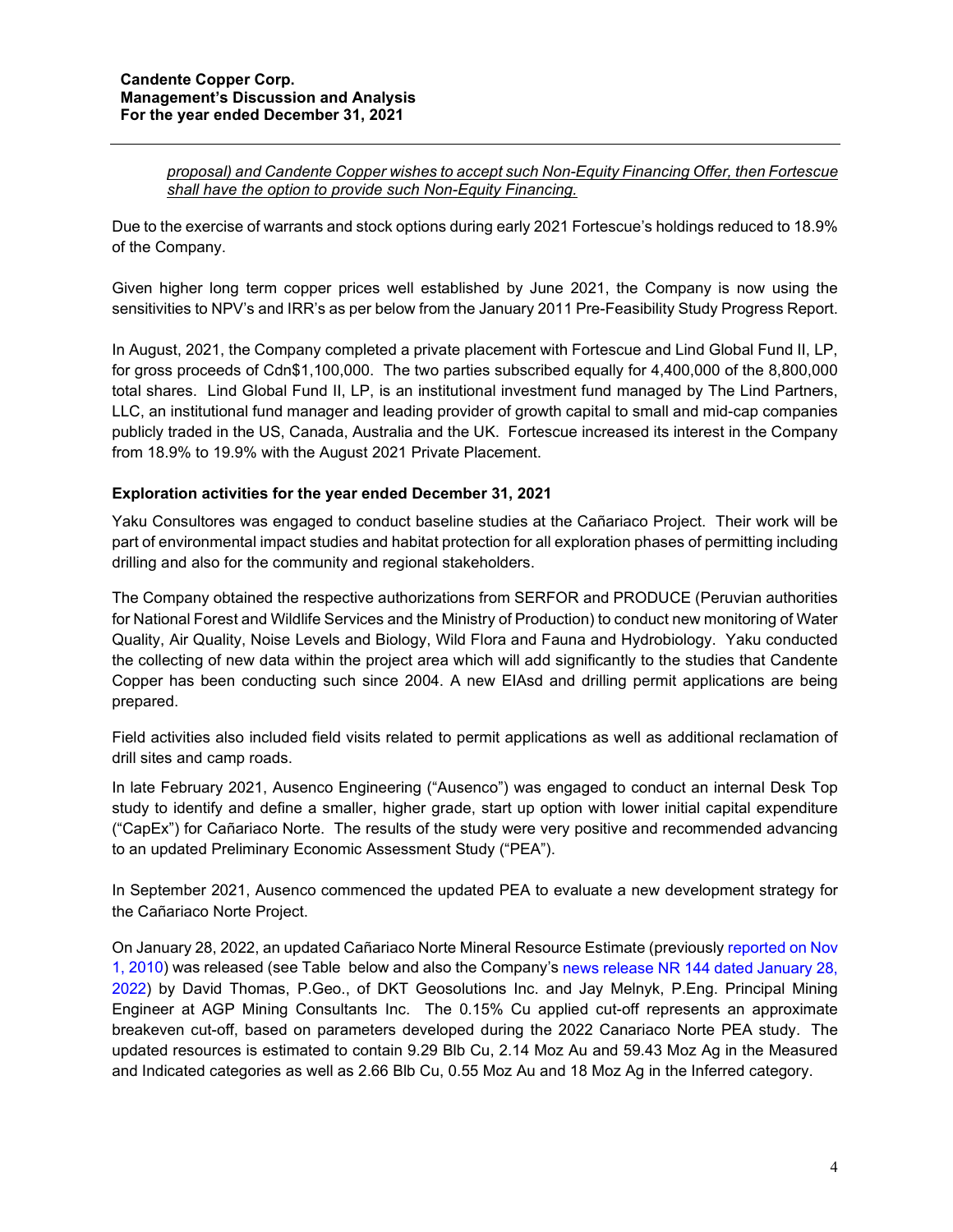Measured, Indicated and Inferred Mineral Resources were used in the 2022 PEA mine plan. Within the ultimate pit, at the \$6.52/t NSR cut-off the classification breakdown of the mill feed material is 54% Measured Mineral Resources, 38% Indicated Mineral Resources and 8% Inferred Mineral Resources.

The 2022 PEA is preliminary in nature. It includes Inferred Mineral Resources that are considered too speculative geologically to have the economic considerations applied to them that would enable them to be categorized as mineral reserves and there is no certainty that the 2022 PEA will be realized. Mineral resources that are not mineral reserves do not have demonstrated economic viability.

An Inferred Mineral Resource estimate was also recently completed for a portion of Cañariaco Sur which contains 2.2 Blb Cu, 1.2 Moz Au and 15 Moz Ag [\(NR 144\)](https://candentecopper.com/news-releases/news-releases/2022/candente-copper-announces-initial-inferred-resource-for-canariaco-sur-copper-gold-porphyry-updates-canariaco-norte-resource-peru/), however the 2022 PEA mine plan only includes resources from Cañariaco Norte.

|                                          |               |               |              |             |             | <b>Contained Metal</b> |                 |                          |  |
|------------------------------------------|---------------|---------------|--------------|-------------|-------------|------------------------|-----------------|--------------------------|--|
| <b>Resource</b><br><b>Classification</b> | tonnes<br>(M) | Cu Eq*<br>(%) | Cu<br>$(\%)$ | Au<br>(g/t) | Ag<br>(g/t) | Copper<br>$(B$ lbs.)   | Gold<br>(M Ozs) | <b>Silver</b><br>(M Ozs) |  |
| <b>Measured</b>                          | 423.5         | 0.48          | 0.43         | 0.07        | 1.9         | 4.04                   | 0.98            | 25.71                    |  |
| Indicated                                | 670.7         | 0.39          | 0.36         | 0.05        | 1.6         | 5.25                   | 1.16            | 33.72                    |  |
| Measured+<br><b>Indicated</b>            | 1,094.2       | 0.42          | 0.39         | 0.06        | 1.7         | 9.29                   | 2.14            | 59.43                    |  |
| <b>Inferred</b>                          | 410.6         | 0.32          | 0.29         | 0.04        | 1.4         | 2.66                   | 0.55            | 18.09                    |  |

## **Cañariaco Norte Mineral Resource Estimate (0.15% Copper Cut-off Grade)**

## **Notes to accompany Cañariaco Norte Resource table:**

- 1. The Mineral Resources have an effective date of January 27, 2022. The Qualified Person for the estimate is David Thomas of DKT Geosolutions Inc.
- 2. The Mineral Resources were estimated in accordance with the Canadian Institute of Mining and Metallurgy ("CIM") Definition Standards (2014) and the CIM "Estimation of Mineral Resources and Mineral Reserves Best Practice" (2019) guidelines;
- 3. Domaining and grade estimation have not changed since the 2010 mineral resource estimate. The technical report supporting the 2010 mineral resource estimate was filed on December  $16<sup>th</sup>$ , 2010 and is available under the company's public filings on [www.sedar.com.](http://www.sedar.com/)
- 4. The Mineral Resources are reported within a constraining Lerchs Grossmann pit shell developed using Hexagon's Mine Plan 3D™ software using:
	- A coper price of US\$3.50/lb
	- Mining cost of US\$1.60/t;
	- A combined processing, tailings management and G&A cost of US\$6.52/t;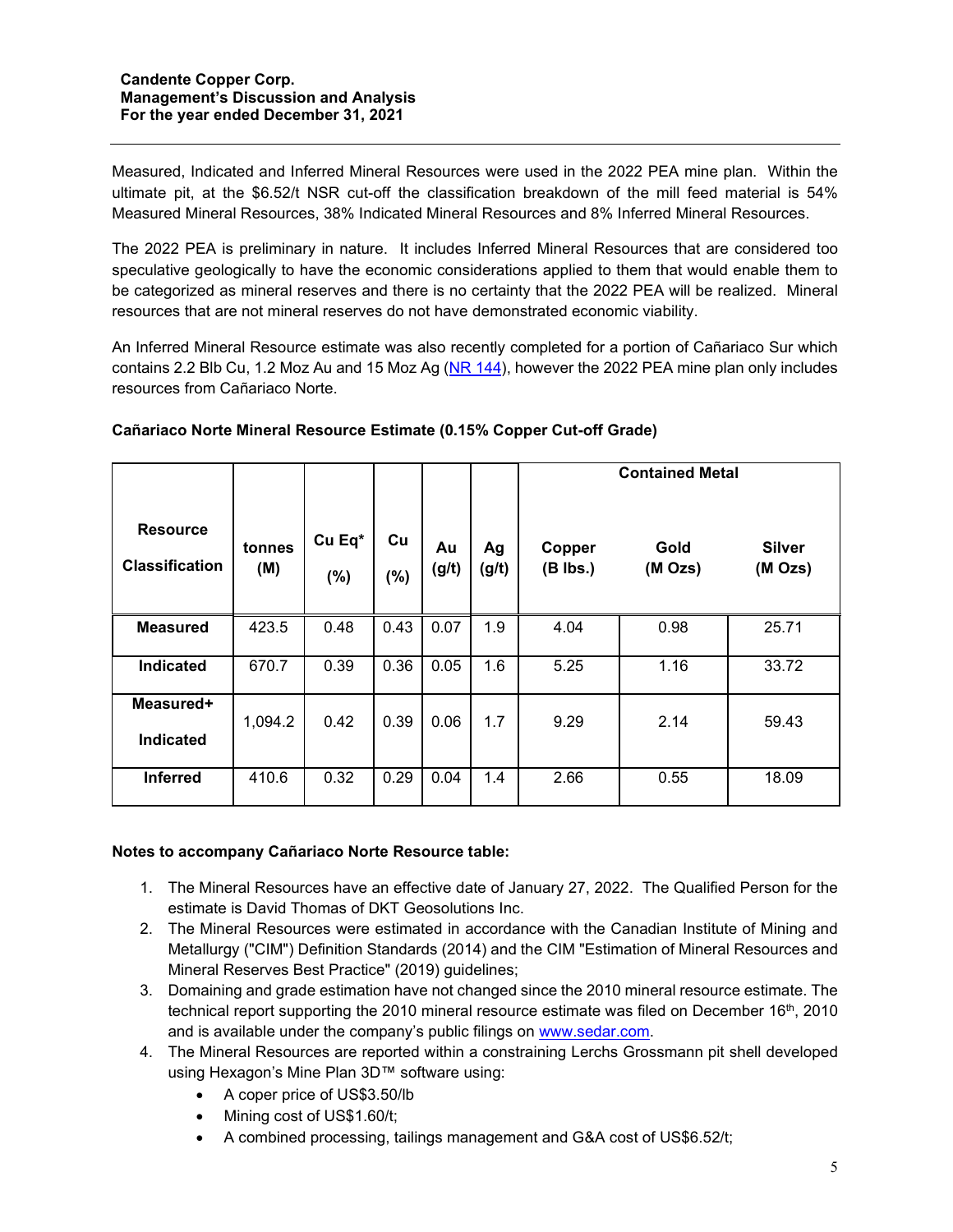- Variable Pit slope angles ranging from 36 to 39 degrees;
- A copper process recovery of 88%.
- Copper concentrate smelter terms: US\$75/DMT TC, US\$0.075/lb RC and 96.2% payable
- Estimated concentrate shipping costs of US\$133.00/WMT of concentrate
- 5. Copper equivalent grades including contributions from gold and silver, were estimated using metal prices (copper US\$3.50 /lb, gold US\$1, 650 /oz, and silver US\$21.5 /oz), metal recoveries (copper 88%, gold 65%; silver 57%) and smelter payables (copper 96.5%: gold 93%; silver 90%). Copper grade equivalent calculation: Cu Eq% = Cu % + ((Au grade x Au price x Au recovery x Au smelter payable%) + (Ag grade x Ag price x Ag recovery x Ag smelter payable))/(22.0462 x Cu price x 31.1035 g/t x Cu recovery x Cu smelter payable%).
- 6. All figures are rounded to reflect the relative accuracy of the estimate. Totals may not sum due to rounding as required by reporting guidelines.
- 7. The contained metal figures shown are in situ. No assurance can be given that the estimated quantities will be produced.
- 8. Mineral Resources that are not Mineral Reserves do not have demonstrated economic viability.

The current mineral resource estimate for Cañariaco Norte is based on 230 drill holes, as well as a review of the deposit lithology, alteration and specific gravities.

On January 28, 2022 the Company") also announced that an Initial Inferred Mineral Resource has been estimated for the portion of the Cañariaco Sur deposit drilled to date (NR144).

|                 |               |       |         |       |       |       | <b>Contained Metal</b> |            |               |            |  |  |
|-----------------|---------------|-------|---------|-------|-------|-------|------------------------|------------|---------------|------------|--|--|
| <b>Cut-Off</b>  | <b>Tonnes</b> | Cu    | Cu      | Au    | Ag    | Mo    | Copper                 | Gold       | <b>Silver</b> | Molybdenum |  |  |
| Grade<br>Cu (%) | (M)           | $Eq*$ | $(\% )$ | (g/t) | (g/t) | (ppm) | (B lbs.)               | (M<br>Ozs) | (M Ozs)       | $M$ lbs.)  |  |  |
| 0.1             | 433.2         | 0.3   | 0.25    | 0.09  | 1.2   | 22    | 2.36                   | 1.26       | 16.39         | 20.88      |  |  |
| 0.15            | 384.5         | 0.32  | 0.26    | 0.10  | 1.2   | 22    | 2.22                   | 1.18       | 15.02         | 18.91      |  |  |
| 0.2             | 290.0         | 0.35  | 0.29    | 0.11  | 1.3   | 22    | 1.85                   | 0.98       | 11.88         | 14.25      |  |  |

## **\*Cañariaco Sur Initial Inferred Resource (0.15% Copper Cut-off Grade)**

## **Notes to accompany Cañariaco Sur Initial Inferred Resource table:**

1.The Mineral Resources have an effective date of January 27, 2022. The Qualified Person for the estimate is David Thomas of DKT Geosolutions Inc.

2.The Mineral Resources were estimated in accordance with the Canadian Institute of Mining and Metallurgy ("CIM") Definition Standards (2014) and the CIM "Estimation of Mineral Resources and Mineral Reserves Best Practice" (2019) guidelines;

3.A single 0.1% Cu grade shell domain was constructed using implicit modelling

4.Raw drill hole assays were composited to 15 m lengths broken at domain boundaries.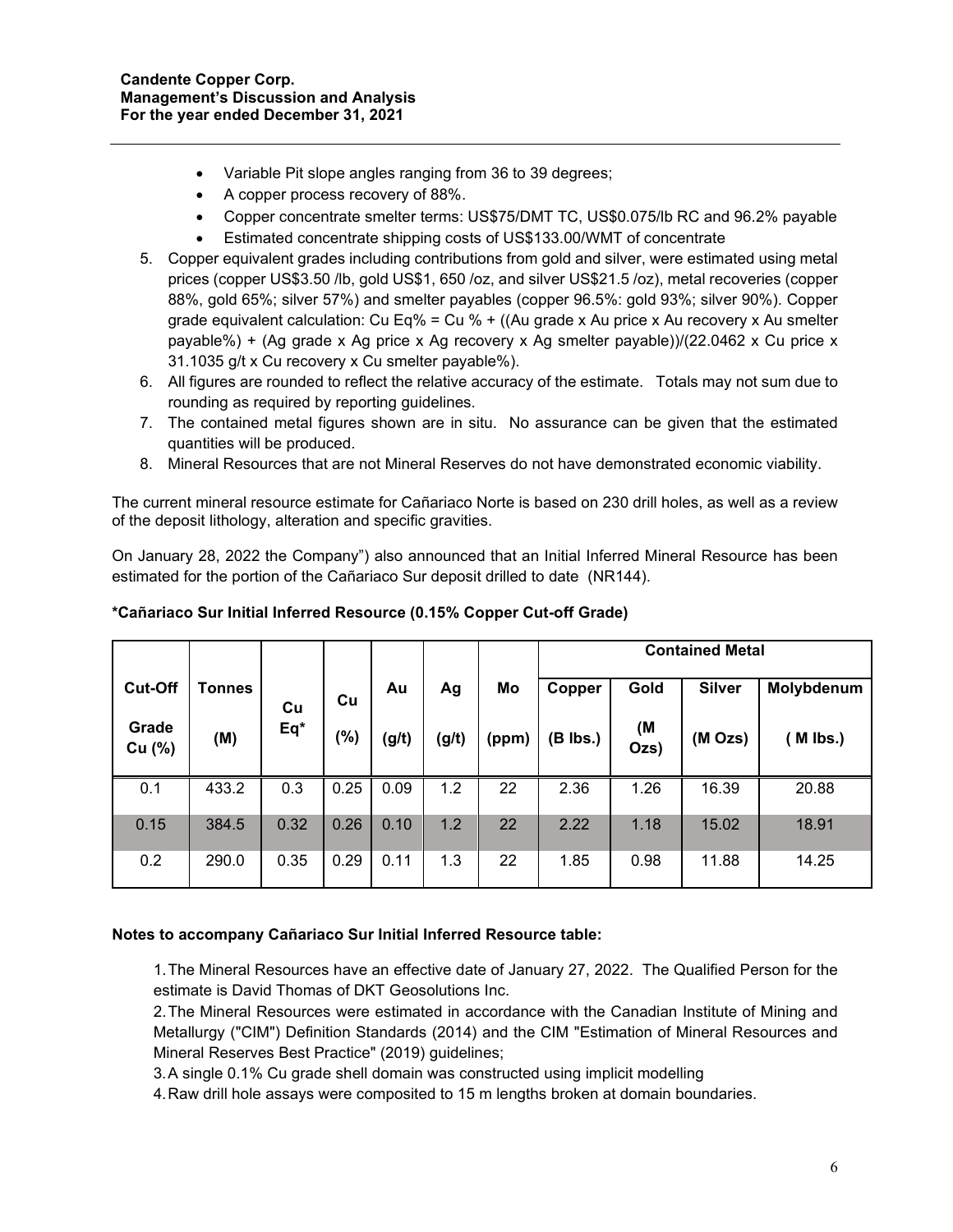5.Capping of high grades was considered necessary and was completed on assays prior to compositing. Copper assays were capped to a 0.8% threshold and gold assays were capped at a threshold of 1 g/t.

6.Block grades for gold were estimated from the composites using ordinary kriging interpolation into 20 x 20 x 15 m blocks coded by the 0.1% Cu grade shell .

7.The mineral resource is reported above a 0.15% Cu cut-off grade. Additional cut-off grades are shown for sensitivity purposes only.

8.A dry bulk density of 2.5 g/cm3 was used for all material.

9.The Mineral Resources are reported within a constraining Lerchs Grossmann pit shell developed using Hexagon's Mine Plan 3D™ software using:

- i. A copper price of US\$3.50/lb
- ii. Mining cost of US\$1.60/t;
- iii. A combined processing, tailings management and G&A cost of US\$6.52/t;
- iv. 45 degree Pit slope angles;
- v. A copper process recovery of 88%.
- vi. Copper concentrate smelter terms: US\$75/DMT TC, US\$0.075/lb RC and 96.2% payable
- vii. Estimated concentrate shipping costs of US\$133.00/WMT of concentrate

10. Copper equivalent grades including contributions from gold, silver and molybdenum, were estimated using metal prices (copper US\$3.50 /lb, gold US\$1, 650 /oz, US\$21.5 /oz and US\$11.00/lb Mo), metal recoveries (copper 88%, gold 65%; silver 57% and molybdenum 60%) and smelter payables (copper 96.5%: gold 93%; silver 90% and molybdenum 100%). Copper grade equivalent calculation: Cu Eq% = Cu % + ((Au grade x Au price x Au recovery x Au smelter payable%) + (Ag grade x Ag price x Ag recovery x Ag smelter payable%)+ (Mo grade x Mo price x Mo recovery x Mo smelter payable%))/(22.0462 x Cu price x 31.1035 g/t x Cu recovery x Cu smelter payable%).

11. There is no metallurgical test work on Cañariaco Sur at this time – Cañariaco Norte average recoveries have been applied for LG shell generation and Copper equivalent estimations.

12. All figures are rounded to reflect the relative accuracy of the estimate. Totals may not sum due to rounding as required by reporting guidelines.

13. The contained metal figures shown are in situ. No assurance can be given that the estimated quantities will be produced.

14. Mineral Resources that are not Mineral Reserves do not have demonstrated economic viability.

This Cañariaco Sur estimate is based on 15 drill holes as well as geology, geochemistry and a review of the deposit lithology, alteration and specific gravities.

Results of the 2022 PEA were announced on Feb 8,2022, highlights from which include:

- Initial CapEx of \$1.04 B 40,000 tonnes per day ("tpd") mine and plant;
- Mine and plant expansion to 80,000 tpd in year 7 with additional capex of \$305 M from cash flow;
- Cash operating cost of US\$1.28/lb of copper including all on-site and off-site costs, treatment and refining charges ("TC/RC"), net of by-product credits;
- Advanced ESG development strategies result in improved Infrastructure Design including a single waste management facility (WMF) with co-mingling and co-placement of waste rock and filtered mill tailings creating a smaller overall footprint further distanced from populated areas;
- Waste to mineralized material strip ratio of 0.66:1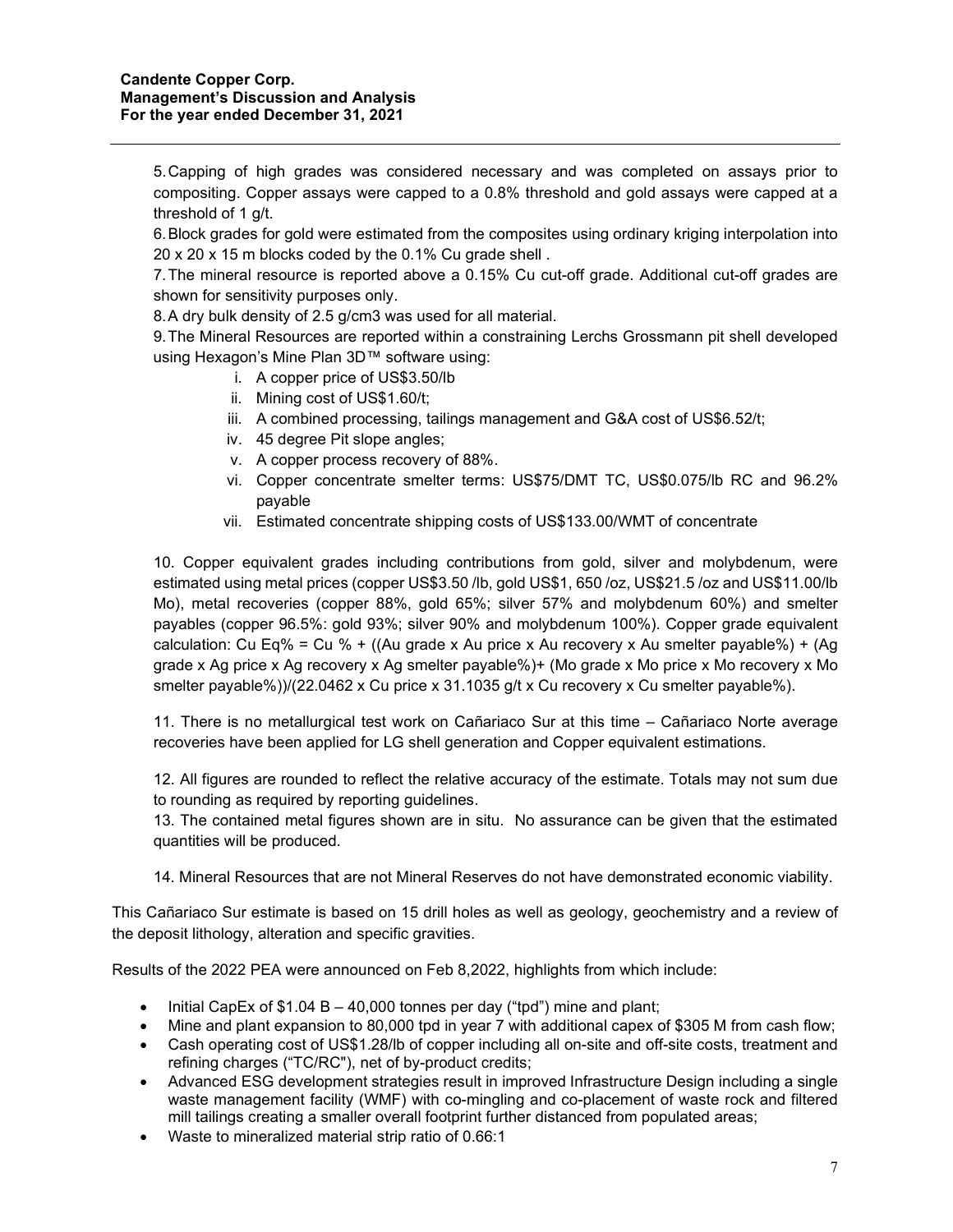- After-tax NPV of US\$1,010 M for base case of US\$3.50/lb Cu, US\$1,650/oz Au, US\$21.50/oz Ag, and 8% discount rate;
- After-tax IRR of 16.3% for base case of US\$3.50/lb Cu, US\$1,650/oz Au, and US\$21.50/oz Ag;
- After-tax NPV increases to US\$1,833 M, with an IRR of 21.9% and payback of 4.5 years when using a copper price of US\$4.50/lb.
- Payback of pre-production capital in 7.1 years using base case price of US\$3.50/lb Cu and 4.5 years using US\$4.50/lb Cu;
- Highly leveraged to copper prices;
- Life-of mine ("LOM") metal production of 4,848 Mlb (2,199,215 tonnes) Cu, 879,051 oz Au, and 19,700,467 oz Ag;
- Average annual metal production of 173 Mlb (78,543 tonnes) Cu, 31,395 oz Au, and 703,588 oz Ag during the LOM;
- Average annual metal production of 120 Mlb (54,539 tonnes) Cu, 24,375 oz Au, and 548,667 oz Ag for the first six years;
- Average annual metal production of 193 Mlb (87,475 tonnes) Cu, 34,243 oz Au per year, and 766,753 oz Ag per year for the second mine phase, which will run for 21.4 years;
- Average LOM metal recoveries of 88.1% for Cu, 64.7% for gold and 57.2% for silver;
- Concentrate grades are forecast to average approximately 26% Cu, 3.63 g/t Au and 84.16 g/t Ag for first six years;
- LOM Concentrate grades are projected to average approximately 26% Cu, 3.27 g/t Au and 75.40 g/t Ag;
- Conventional crush/grind and flotation technology;
- Decreased OpEx with marketable concentrate with no need for arsenic treatment;
- Pre-production capital cost of US\$1.04 B is based on leased mining equipment and includes a contingency allocation of 18.5%;
- All-in capital cost of US\$1.57 B based on leased mining equipment and including life-of-mine sustaining capital, expansion capital and closure cost;
- 28-year mine life, with potential for extension if additional resources identified below proposed pit can be included in a mine plan;
- Located at a moderate elevation with pit centroid and process plant at approximately 3,000 metres above sea level;
- Connection to the national power grid is planned to be by direct line approximately 55 km from the project site to the Carhuaquero substation site;
- Significant potential for discovery of additional mineralization at nearby Cañariaco Sur and Quebrada Verde targets.

## **Don Gregorio**

The Don Gregorio property is located in northern Peru 140 km NNE of Chiclayo in the department of Cajamarca and approximately 40 km north of the Cañariaco Norte Project porphyry Cu-Au deposit (M & I resource at 0.3% Cu cut-off: 752Mt at 0.45% Cu, 0.07 g/t Au and 1.9 g/t Ag). A 100-hectare concession at the south end of the property was sold in February 2015, and the property now consists of one mineral concession totaling 900 hectares.

On June 29th, 2017, the Company announced it had signed a definitive agreement ("DA") to option the Don Gregorio copper-gold ("Cu-Au") porphyry project, located in Jaen Province, Peru, to Forte Copper Corp. (formerly known as Plan B Minerals Corp.) ("Forte"). In November 2020, the two companies entered into an Assignment Agreement which allows Forte Copper to move ahead with applications for drilling permits.

Under the Assignment and Option Agreements Forte Copper has the right to earn a 60% interest in the Don Gregorio property by completing the following terms:

1. Making payments of US\$500,000 to Candente; and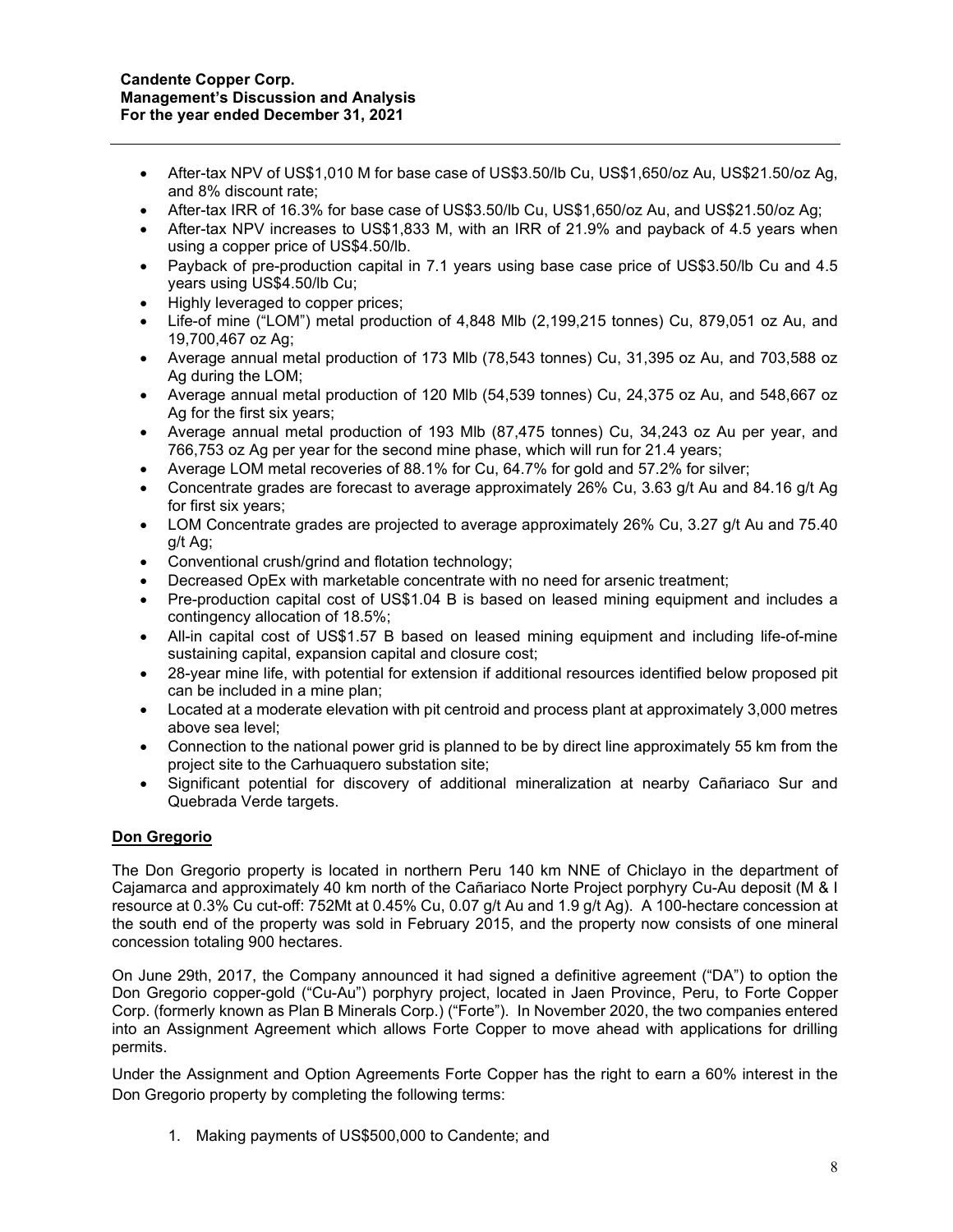- 2. Drilling 10,000 metres within three years of receiving drilling permits of which 5,000 metres must be drilled within two years; Forte Copper may pay \$100/metre cash in lieu of metres not drilled.
- 3. The Assignment Agreement is for 5 years such that if the 10,000 metres have not been drilled (including cash paid in lieu) by November 2025, then the property must be returned to Candente Copper Corp.

To date, the Company has received payments of \$100,000 and reimbursements for annual vigencia (mineral rights) fees totaling US\$95,796.52, with respect to this transaction. The Company is also to receive \$100,000 on or before 30 days of receipt of drill permits for the first phase drill program, a further \$100,000 within 30 days of completing the first phase drill program (5,000m) and the final \$200,000 within 60 days of completing the second phase drill program (an additional 5,000m).

Forte has not advised the Company of any field activities during this period.

## **Exploration activities for the year ended December 31, 2021**

## **Acquisition of Canyon Creek copper project:**

On May 26, 2021 the Company entered into an option agreement to acquire up to 100% interest in the Canyon Creek copper project in northwestern British Columbia ("B.C."), Canada. A definitive Agreement was also signed in January of 2022.

#### *Terms of the Agreement*

The Option Agreement provides for the following:

The Company may acquire 100% Interest (subject to Royalty\*) by:

- 1. Issuing a total of 1M shares over 5 years (by November 30, 2025).
- 2. Funding exploration activities to keep the claims in good standing until December 2027 (approximately Cdn\$45,000 per year).

Of the above the following were Firm Commitments and have been met:

- Issue 50,000 shares within 14 days of signing and receiving TSX approval; (issued).
- Issue an additional 50,000 shares by November 30, 2021; (issued).

• Funding exploration activities totaling a minimum of \$42,000 by December 31, 2021 (achieved). \*The Vendor will be granted a royalty equal to 1.5% of net smelter returns. The Company has the right to buy back the first 0.5% for \$500,000 and the second 0.5% for an additional \$1.5M.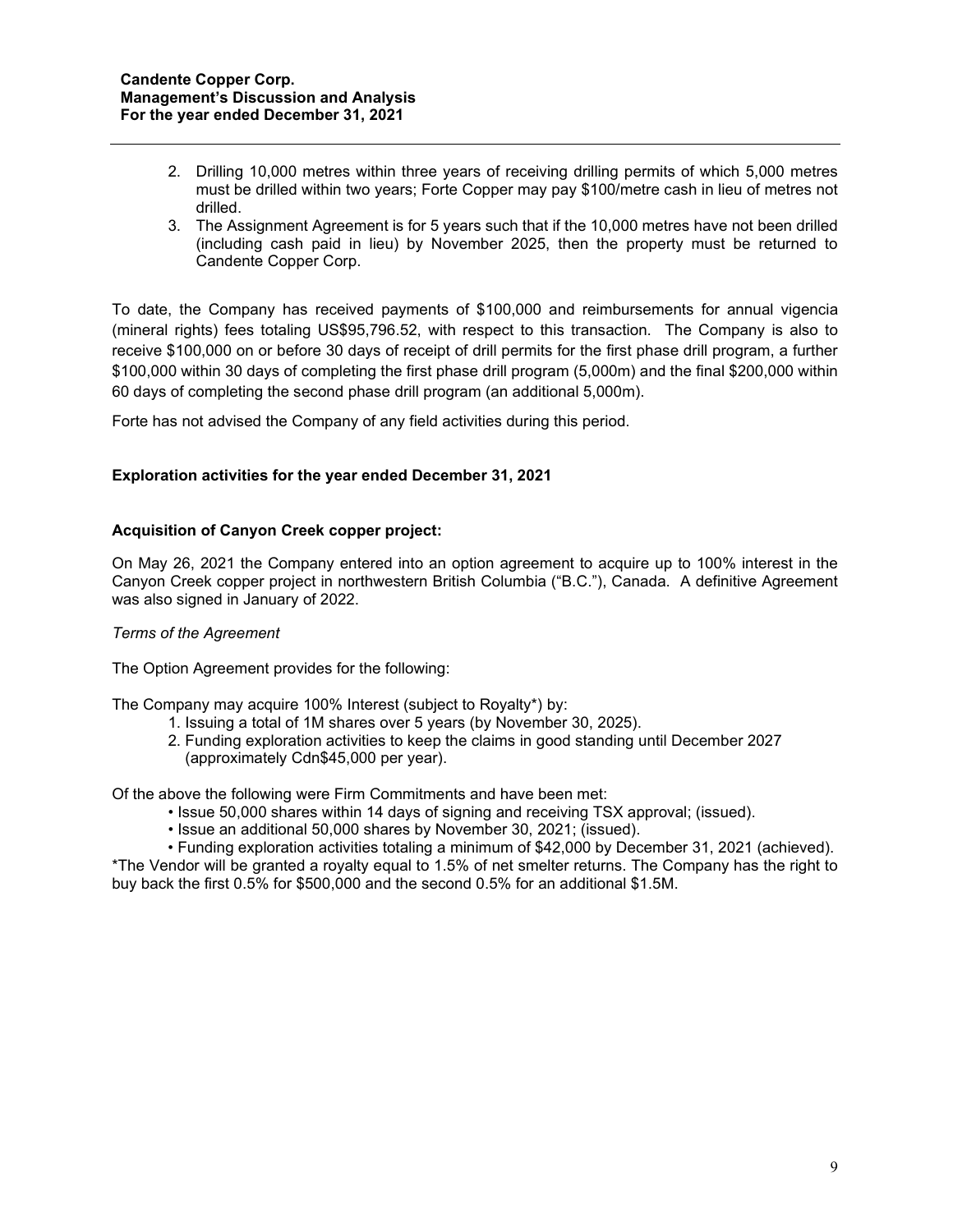### **CONSOLIDATED OPERATING HIGHLIGHTS FOR THE THREE MONTHS ENDED DECEMBER 31, 2021 AND 2020 OPERATING**

| <b>Operating Highlights</b>                | December 31, 2021 | December 31, 2020 | Change    |
|--------------------------------------------|-------------------|-------------------|-----------|
| Mineral rights and surface access rights   | 3,336             | 2,728<br>- \$     | 608       |
| Community relations and social initiatives | 52,695            | 11,324            | 41,371    |
| Drilling                                   | 19,832            | 44.306            | (24, 474) |
| Environmental health and safety            | 52,920            | 61,394            | (8, 474)  |
| General exploration and development        | 51,162            | 39,869            | 11,293    |
| <b>Engineering studies</b>                 | 80,195            |                   | 80,195    |
| Feasibility study                          |                   | 1,087             | (1,087)   |
| Field support include project management   | 12,787            | 8,681             | 4,106     |
| Total mineral properties                   | 272,927           | 169,389           | 103,538   |

- General exploration costs were \$51,162, for the quarter ended December 31, 2021 compared to \$39,869 for the quarter ended December 31, 2020. These costs include all geological, geochemical, geophysical studies and field work and are credited towards keeping the Company's permits in good standing. The increase of \$11,293 is mainly due to increase in activity and change in allocation of 2020 expenses to match current period.
- Community relations and social initiatives were \$52,695, for the quarter ended December 31, 2021 compared to \$11,324 for the quarter ended December 31, 2020. The increase of \$41,371 was primarily due to additional community relation services engaged for maintain and improve relations with the community near the Company's property.
- Drilling costs were \$19,832, for the quarter ended December 31, 2021 compared to \$44,306 for the quarter ended December 31, 2020. These costs were higher in 2020 as it was start up costs of the drilling project.
- The Ausenco "desktop" engineering studies to assess the economic potential of a smaller project at Cañariaco Norte began in February and the PEA has been updated. The total cost incurred for engineering studies for the quarter ended December 31, 2021, totaled 80,195 compared to \$Nil for the quarter ended December 31, 2020.
- Field support costs include costs related to the maintenance of the operational overhead structure in Peru. These costs include: salaries and wages of personnel in Lima, the Chiclayo and the Cañariaco Copper Project camp facility, communication, transportation, food, lodging, fuel costs and project management. For the quarter ended December 31, 2021, these costs totaled \$12,787 compared with \$8,681 for the three months ended December 31, 2020. The decrease of \$4,106 is mainly due change in allocation of 2020 expenses to match current period.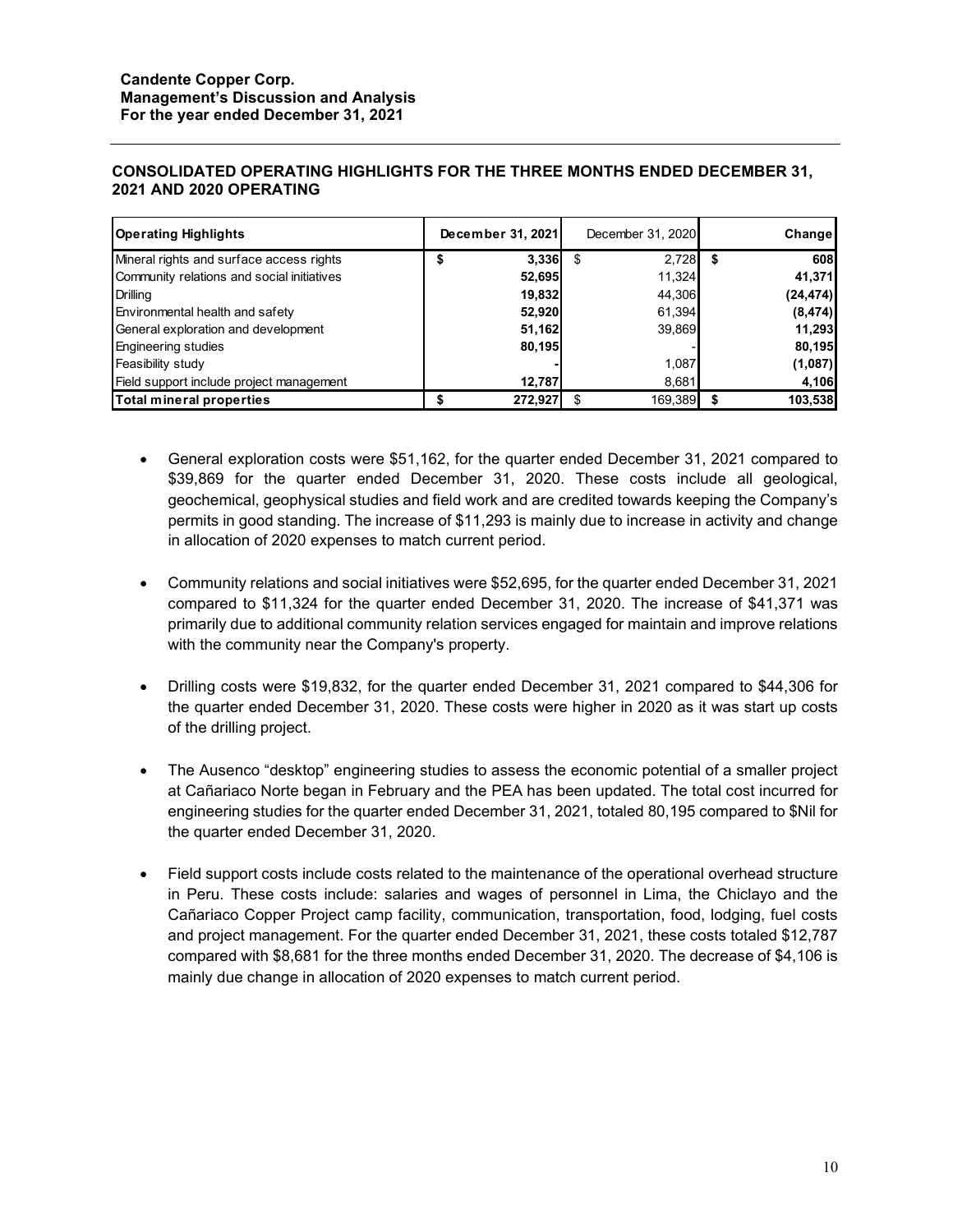## **CONSOLIDATED OPERATING HIGHLIGHTS FOR THE YEAR ENDED DECEMBER 31, 2021 AND 2020**

| <b>Operating Highlights</b>                | December 31, 2021 | December 31, 2020 | Change    |
|--------------------------------------------|-------------------|-------------------|-----------|
| Mineral rights and surface access rights   | 156,196           | 158.417 \$<br>S   | (2, 221)  |
| Community relations and social initiatives | 141,101           | 87,819            | 53,282    |
| Drilling                                   | 45,457            | 44,306            | 1,151     |
| Environment, health and safety             | 144,665           | 109,946           | 34,719    |
| General exploration and development        | 133,121           | 79.638            | 53,483    |
| <b>Engineering studies</b>                 | 182,861           |                   | 182,861   |
| Feasibility study                          |                   | 1,087             | (1,087)   |
| Field support include project management   | 45,892            | 97,868            | (51, 976) |
| Cost recoveries                            | (22, 260)         | (25, 336)         | 3,076     |
| Total mineral properties                   | 827,033           | 553,745 \$        | 273,288   |

- Mineral rights and surface access rights costs (Vigencia payments) for the year ended December 31, 2021, are \$156,196; compared to \$158,417 for the comparable period in 2020. The decrease in costs is related to exchange rates in this period compared with prior period.
- Community relations and social initiatives were \$141,101, for the year ended December 31, 2021 compared to \$87,819 for the quarter ended December 31, 2020. The increase of \$53,282 is primarily due to additional community relation services engaged for maintain and improve relations with the community near the Company's property.
- The Ausenco "desktop" engineering studies to assess the economic potential of a smaller project at Cañariaco Norte began in February and a new "2022 PEA" commenced September 2021. The total cost incurred for engineering studies for the year ended December 31, 2021, totaled \$182,861 compared to \$Nil for the year ended December 31, 2020.
- General exploration costs were \$133,121, for the year ended December 31, 2021 compared to \$79,638 for the quarter ended December 31, 2020. These costs include all geological, geochemical, geophysical studies and field work and are credited towards keeping the Company's permits in good standing. The increase of \$53,483 is mainly due to increase in activity and change in allocation of 2020 expenses to match current period.
- Environment, health, and safety costs relate to costs incurred in connection to acquiring and maintaining all environmental permits to maintain the properties in good standing as well as all health and safety activities. The total costs incurred for the year ended December 31, 2021, are \$144,665 compared to \$109,946 for the year ended December 31, 2020. The Company was more active with environmental work and studies during this period.
- Field support and project management costs include project management and all other costs related to the maintenance of the operational overhead structure in Peru. These costs include salaries and wages of personnel in Lima, the Chiclayo and the Cañariaco Copper Project camp facility, communication, transportation, drill core and equipment storehouse facility, and communication, transportation, other drill core and equipment storehouse facilities, food, lodging and fuel costs. For the year ended December 31, 2021, these costs totaled \$45,892 compared with \$97,868 for the year ended December 31, 2020. The decrease of \$51,976 is mainly due to change in allocation of 2020 expenses to match current period.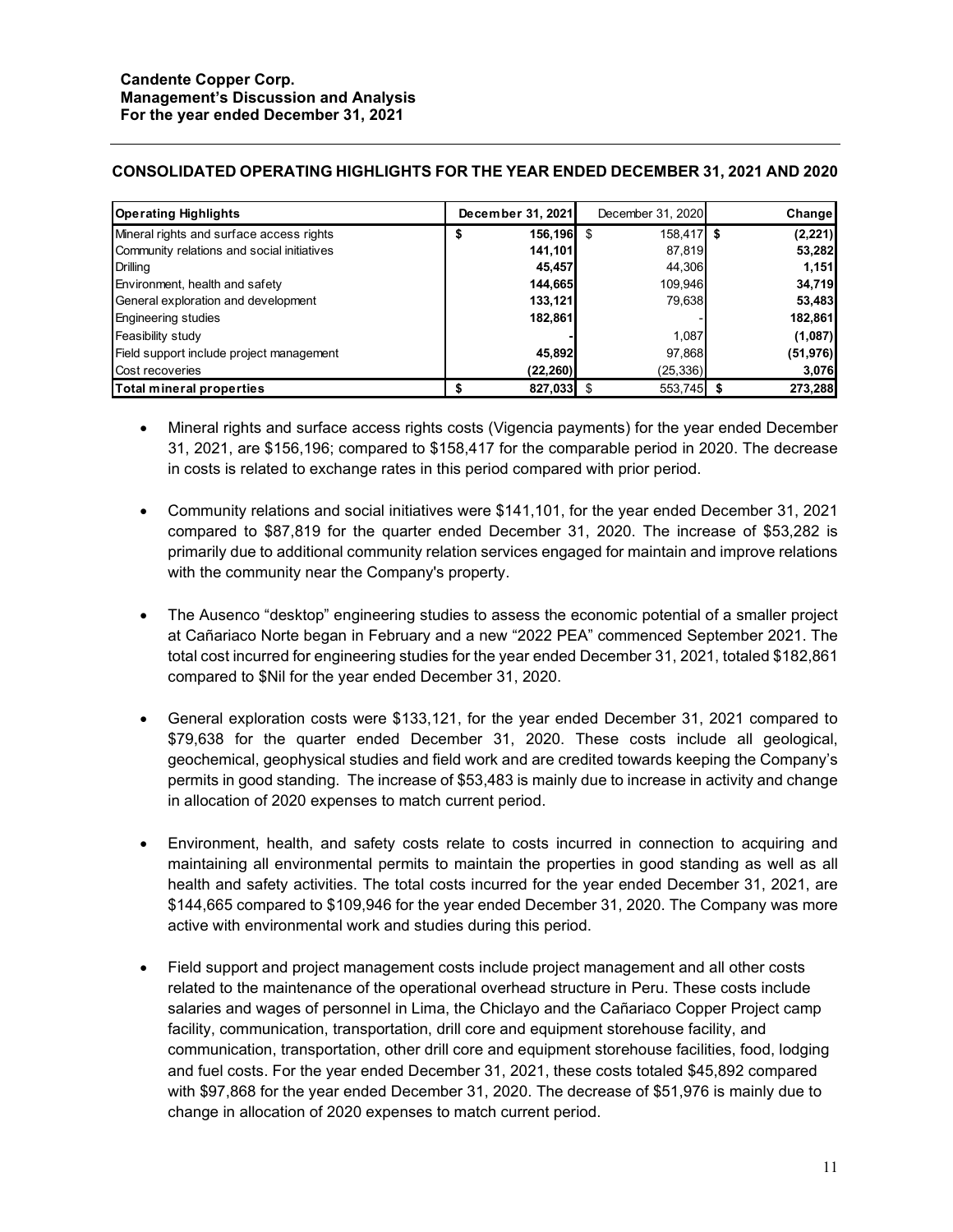• Cost recoveries were \$22,260 for the year ended December 31, 2021, compared to \$25,336 for the comparable period in 2020. Cost recoveries are costs reimbursed by Plan B in connection with their option agreement.

## **CONSOLIDATED FINANCIAL HIGHLIGHTS**

#### *Consolidated Financial Performance for the three months ended December 31, 2021*

#### *For a summary of selected information for each of the last eight quarters please refer to Appendix A.*

| <b>Consolidated Statements of Loss</b>          |    |              |    |           |    |           |  |  |  |
|-------------------------------------------------|----|--------------|----|-----------|----|-----------|--|--|--|
| Three months ended December 31.                 |    |              |    |           |    |           |  |  |  |
|                                                 |    | 2021<br>2020 |    |           |    | Change    |  |  |  |
| Net loss                                        | \$ | 554,534      | \$ | 233,227   | \$ | 321,307   |  |  |  |
| Interest expense                                | \$ | 1,460        | \$ | 961       | \$ | 499       |  |  |  |
| Interest income                                 | \$ |              | \$ | (1,713)   | \$ | 1,713     |  |  |  |
| Impairment on receivable for sale of subsidiary | \$ | ۰            | \$ | 33,963    | \$ | (33,963)  |  |  |  |
| Loss on foreign exchange                        | \$ | 11,943       | \$ | (71, 808) | \$ | 83,751    |  |  |  |
| Amortization (Note 6)                           | \$ | 8,140        | \$ | 8,793     | \$ | (653)     |  |  |  |
| Accounting, audit and tax advisory fees         | \$ | 12,357       | \$ | 21,863    | \$ | (9, 506)  |  |  |  |
| Bank charges and interest                       | \$ | 943          | \$ | 581       | \$ | 362       |  |  |  |
| Consulting                                      | \$ | 66,649       | \$ |           | \$ | 66,649    |  |  |  |
| Legal                                           | \$ | 5,589        | \$ | 477       | \$ | 5,112     |  |  |  |
| Management fees, office salaries and benefits   | \$ | 62,079       | \$ | 77,909    | \$ | (15, 830) |  |  |  |
| Travel and accommodation                        | \$ | 11,900       | \$ | 15,376    | \$ | (3, 476)  |  |  |  |
| Office, rent and miscellaneous                  | \$ | 594          | \$ | 148       | \$ | 446       |  |  |  |
| Regulatory and filing fees                      | \$ | 4,108        | \$ | 5,794     | \$ | (1,686)   |  |  |  |
| Shareholder communications                      | \$ | 32,761       | \$ | 2,369     | \$ | 30,392    |  |  |  |
| Share-based payments                            | \$ | 113,356      | \$ | 25,930    | \$ | 87,426    |  |  |  |

Net loss for the three months ended December 31, 2021, was \$554,534 compared to a net loss of \$233,227 for the quarter ended December 31, 2020. Significant variances between the two periods are described below:

- Consulting fees, were \$66,649 for the quarter ended December 31, 2021, compared to \$Nil for the period ended December 31, 2020. The fees incurred were related to increased investor relations consulting services to promote shareholders awareness.
- Management fees, office salaries and benefits were \$62,079 for the quarter ended December 31, 2021, compared to \$77,909 for the period ended December 31, 2020.
- During the quarter ended December 31, 2021, the Company recorded a loss on foreign exchange of \$11,943 compared to a loss on foreign exchange of \$71,808 during the quarter ended December 31, 2020. The foreign exchange variance is related to the change in the value of the US dollar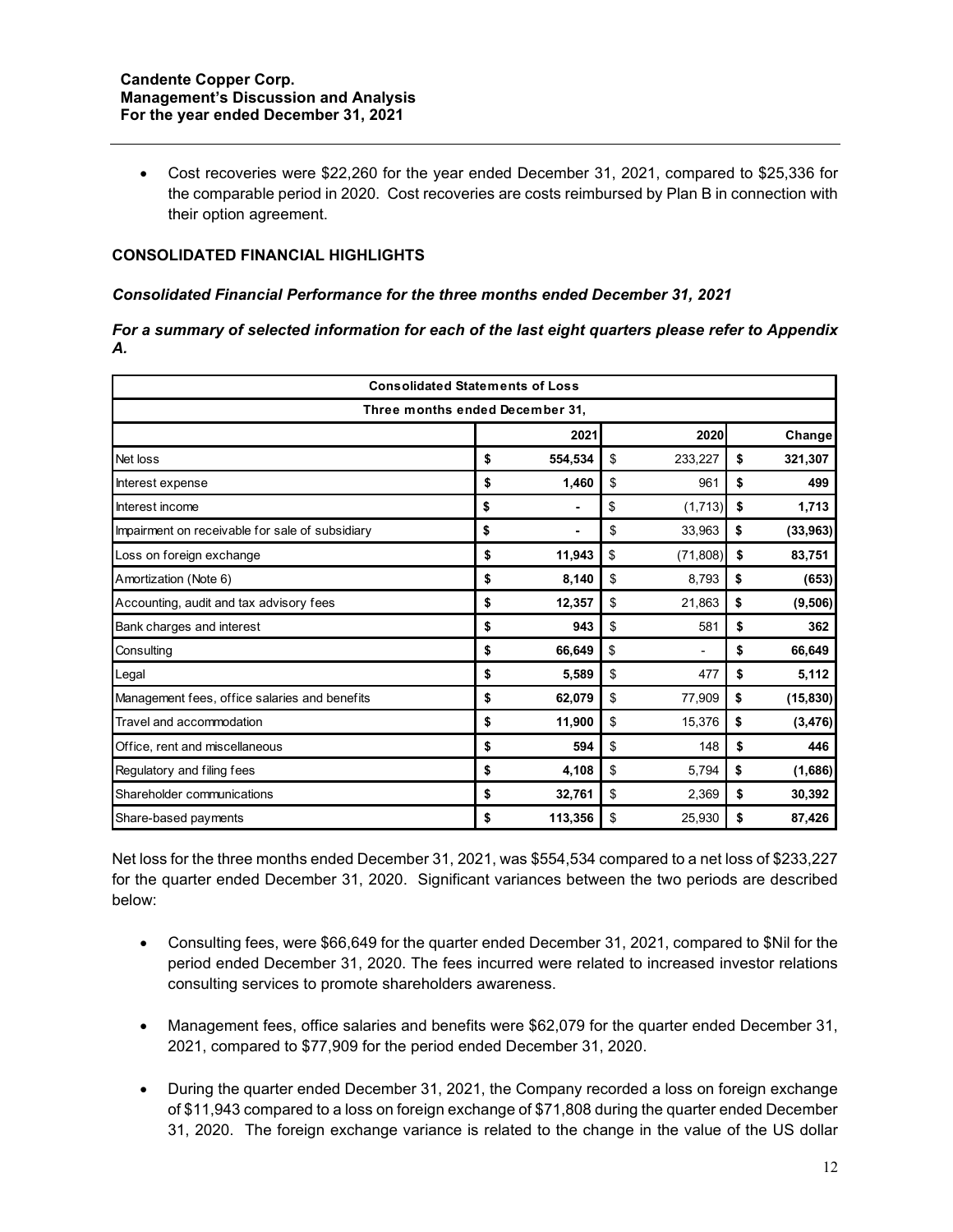versus the Peruvian sol during the quarters ended December 31, 2021 and 2020, and the effect on the Company's assets and liabilities denominated in Peruvian soles.

- Shareholder communications, were \$32,761 for the quarter ended December 31, 2021, compared to \$2,369 for the period ended December 31, 2020. The increase is due to participating in conventions during the quarter that were cancel last period due to COVID.
- Share-based payments for the quarter ended December 31, 2021, were \$113,356 compared to \$25,930 for the same period in the prior year. The decrease is related to the issuance of 1,200,000 stock options and the grant of 363,098 DSUs and Nil RSUs during the quarter ended December 31, 2021; compared with prior period granting of 400,000 stock options, 346,945 DSUs, and Nil RSUs.

| <b>Consolidated Statements of Loss</b>          |    |           |    |           |    |           |  |  |  |  |
|-------------------------------------------------|----|-----------|----|-----------|----|-----------|--|--|--|--|
| Years ended December 31,                        |    |           |    |           |    |           |  |  |  |  |
|                                                 |    | 2021      |    | 2020      |    | Change    |  |  |  |  |
| Net loss                                        | \$ | 1,175,913 | \$ | 932,028   | \$ | 243,885   |  |  |  |  |
| Interest expense                                | \$ | 5,912     | \$ | 1,826     | \$ | 4,086     |  |  |  |  |
| Interest income                                 | \$ |           | \$ | (10, 556) | \$ | 10,556    |  |  |  |  |
| Impairment on receivable for sale of subsidiary | \$ | ۰         | \$ | 67,494    | \$ | (67, 494) |  |  |  |  |
| Loss on foreign exchange                        | \$ | 92,575    | \$ | (58, 860) | \$ | 151,435   |  |  |  |  |
| Amortization (Note 6)                           | \$ | 33,149    | \$ | 23,603    | \$ | 9,546     |  |  |  |  |
| Accounting, audit and tax advisory fees         | \$ | 66,596    | \$ | 54,945    | \$ | 11,651    |  |  |  |  |
| Bank charges and interest                       | \$ | 3,572     | \$ | 2,158     | \$ | 1,414     |  |  |  |  |
| Consulting                                      | \$ | 84,325    | \$ |           | \$ | 84,325    |  |  |  |  |
| Legal                                           | \$ | 55,938    | \$ | 20,246    | \$ | 35,692    |  |  |  |  |
| Management fees, office salaries and benefits   | \$ | 307,863   | \$ | 219,243   | \$ | 88,620    |  |  |  |  |
| Office, rent and miscellaneous                  | \$ | 52,552    | \$ | 51,758    | \$ | 794       |  |  |  |  |
| Travel and accommodation                        | \$ | 1,912     | \$ | 823       | \$ | 1,089     |  |  |  |  |
| Regulatory and filing fees                      | \$ | 55,049    | \$ | 35,960    | \$ | 19,089    |  |  |  |  |
| Shareholder communications                      | \$ | 86,899    | \$ | 19,220    | \$ | 67,679    |  |  |  |  |
| Share-based payments                            | \$ | 329,571   | \$ | 391,584   | \$ | (62, 013) |  |  |  |  |

## *Consolidated Financial Performance for the year ended December 31, 2021*

Net loss for the year ended December 31, 2021, was \$1,175,913 compared to a net loss of \$932,028 for the year ended December 31, 2020. Significant variances between the two periods are described below:

• Consulting fees, were \$84,261 for the year ended December 31, 2021, compared to \$Nil for the period ended December 31, 2020. The expenses were related to increase in investor relations consulting services to promote shareholders awareness.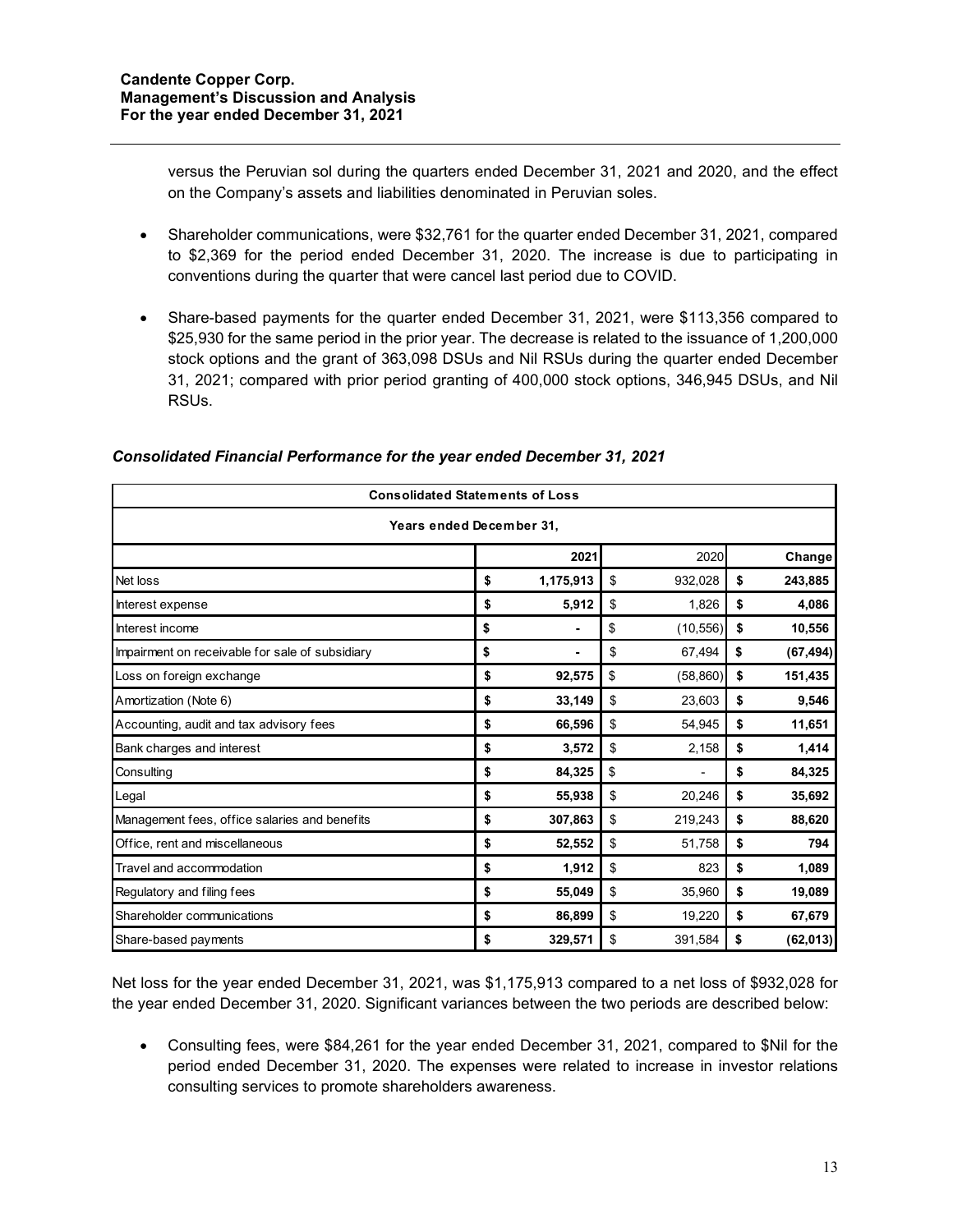- Management fees, office salaries and benefits were \$307,863 for the year ended December 31, 2021, compared to \$219,243 for the period ended December 31, 2020. The increase relates to director fees recorded during the current period for \$166,782 (2020 - \$48,695). The Company will pay director fees owed by issuing DSUs.
- During the year ended December 31, 2021, the Company recorded a loss on foreign exchange of \$92,575 compared to a gain on foreign exchange of \$58,860 during the year ended December 31, 2020. The foreign exchange variance is related to the change in the value of the US dollar versus the Peruvian sol during the years ended December 31, 2021, and 2020, and the effect on the Company's assets and liabilities denominated in Peruvian soles.
- Shareholder communications expenses were \$86,899 for the year ended December 31, 2021, compared to \$19,220 for the year ended December 31, 2020. The increase of \$67,679 was due to participating in conventions during the year that were cancel last period due to COVID.
- Share-based payments for the year ended December 31, 2021, were \$329,571 compared to \$391,584 for the same period in the prior year. This is related to the issue of 3,450,000 stock options and the grant of 984,243 DSUs and 225,294 RSUs during the year ended December 31, 2021; compared with prior period granting of 400,000 stock options, 991,315 DSUs, and 4,002,355 RSUs.

# **LIQUIDITY AND CAPITAL RESOURCES**

At December 31, 2021, the Company's capital resources include cash of \$170,218 and receivables of \$28,159. The Company continues to minimize expenditures. Current work includes: internal "desktop" engineering studies to assess the economic potential of a smaller project at Cañariaco Norte; environmental studies to support a permit application to resume drilling at Cañariaco Norte, Sur and Verde; and initiatives that benefit the community and maintain the Company's presence in the Cañariaco Copper Project area.

The consolidated financial statements have been prepared on the basis of accounting principles applicable to a going concern, which assume that the Company will continue operations for the foreseeable future and will be able to realize its assets and discharge its liabilities in the normal course of operations as they come due. As at December 31, 2021, the Company had incurred \$37,150,084 cumulative losses since inception.

During the year ended December 31, 2021, 19,430,179 common shares were issued: pursuant to the exercise of 5,592,110 warrants for proceeds of CDN\$639,317; 1,650,000 stock options for proceeds of CDN\$91,500, 8,800,000 common shares issued upon closing of private placement for proceeds of CDN\$1,100,000, 3,288,069 common shares issued upon the settlement of Restricted Share Units ("RSU") at no additional consideration and with a fair value of CDN\$230,165, and 100,000 common shares in relation to the acquisition of Canyon Creek copper project in Northwestern British Columbia with fair value of CDN\$15,250

## **SHARE CAPITAL**

As at the date of this report, the Company had 269,690,160 common shares outstanding.

As at the date of this report, the Company had 18,045,000 outstanding share options and no outstanding warrants.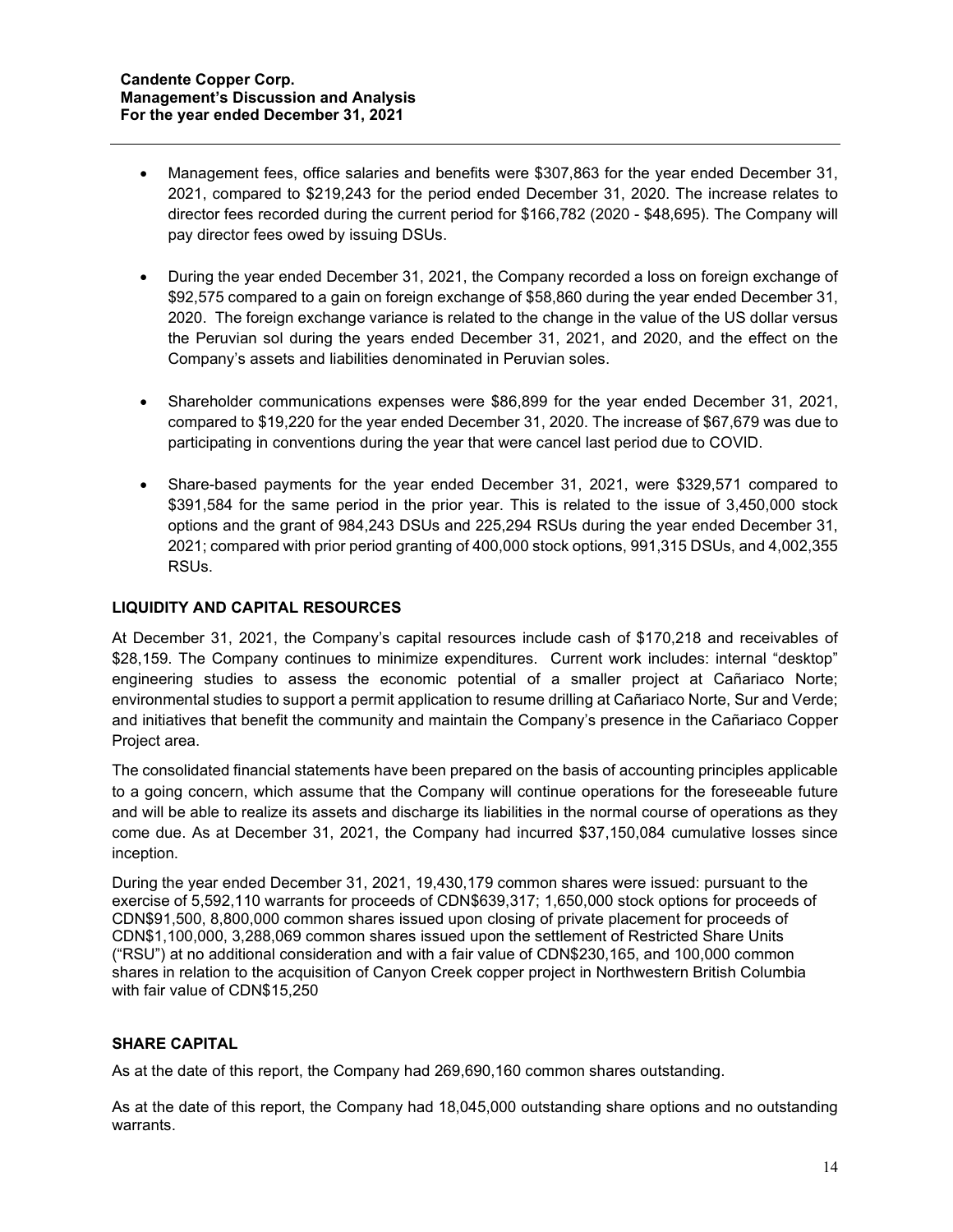#### **COMMITMENTS**

In July 8, 2012, the Company signed a land use agreement with the community of San Juan de Cañaris, by which the community authorized the Company to use the land for exploration purposes for three years. The Company had committed 1,500,000 soles (\$550,000) to fund sustainable development programs subject to specific project approval by a committee formed by the parties. The Company did incur in excess of 1,500,000 soles on community initiatives since July 2012 (more than 6,000,000 soles since 2010) however the committee was not formed in time to approve all of these expenditures. Discussions are underway to reactivate the Committee and acknowledge the expenditures to date. The Company also committed to issue 1,000,000 shares of the Company to the community upon the earlier of the commencement of the construction phase of the Cañariaco Copper Project or the transfer of at least 51% of the Cañariaco Copper Project to a third-party.

## **OFF BALANCE SHEET ARRANGEMENTS**

The Company has not entered into any off-balance sheet arrangements.

## **PROPOSED TRANSACTIONS**

The Company continues to review potential transactions, but as of the date of this MD&A, none have been approved by the Board of Directors.

## **RELATED PARTY TRANSACTIONS**

The Company's related parties consist of companies owned by executive officers and directors and Companies with common officers and directors. The following is a list of the related parties that the Company entered into trading transactions with:

- Ridley Rocks Inc. Management and exploration fees.
- SW Project Management Former president, project management and engineering fees.
- Xali Gold Corp. Shared expenses with a company related by common directors and management.
- Lotz CPA Inc. Financial services, fees thereto.

Key management compensation:

|                                               | Years ended December 31, |    |         |  |  |  |
|-----------------------------------------------|--------------------------|----|---------|--|--|--|
|                                               | 2021                     |    | 2020    |  |  |  |
| Director fees                                 | \$<br>166.782            | \$ | 16,101  |  |  |  |
| Salaries and fees                             | 126,929                  |    | 110,327 |  |  |  |
| Share-based payments - stock options          | 172,701                  |    | 170,595 |  |  |  |
| Share-based payments - restricted share units |                          |    | 205,585 |  |  |  |
| Share-based payments - deferred share units   |                          |    | 87,965  |  |  |  |
|                                               | \$<br>466,412            | S  | 590,573 |  |  |  |

Key management consists of the Company's directors, executive officers, and senior management. Compensation includes amounts paid to these individuals and companies they control.

During the year ended December 31, 2021, the Company accrued \$166,782 in directors' fees (December 31, 2020 - \$16,101). The Company will pay director fees owed by issuing DSUs.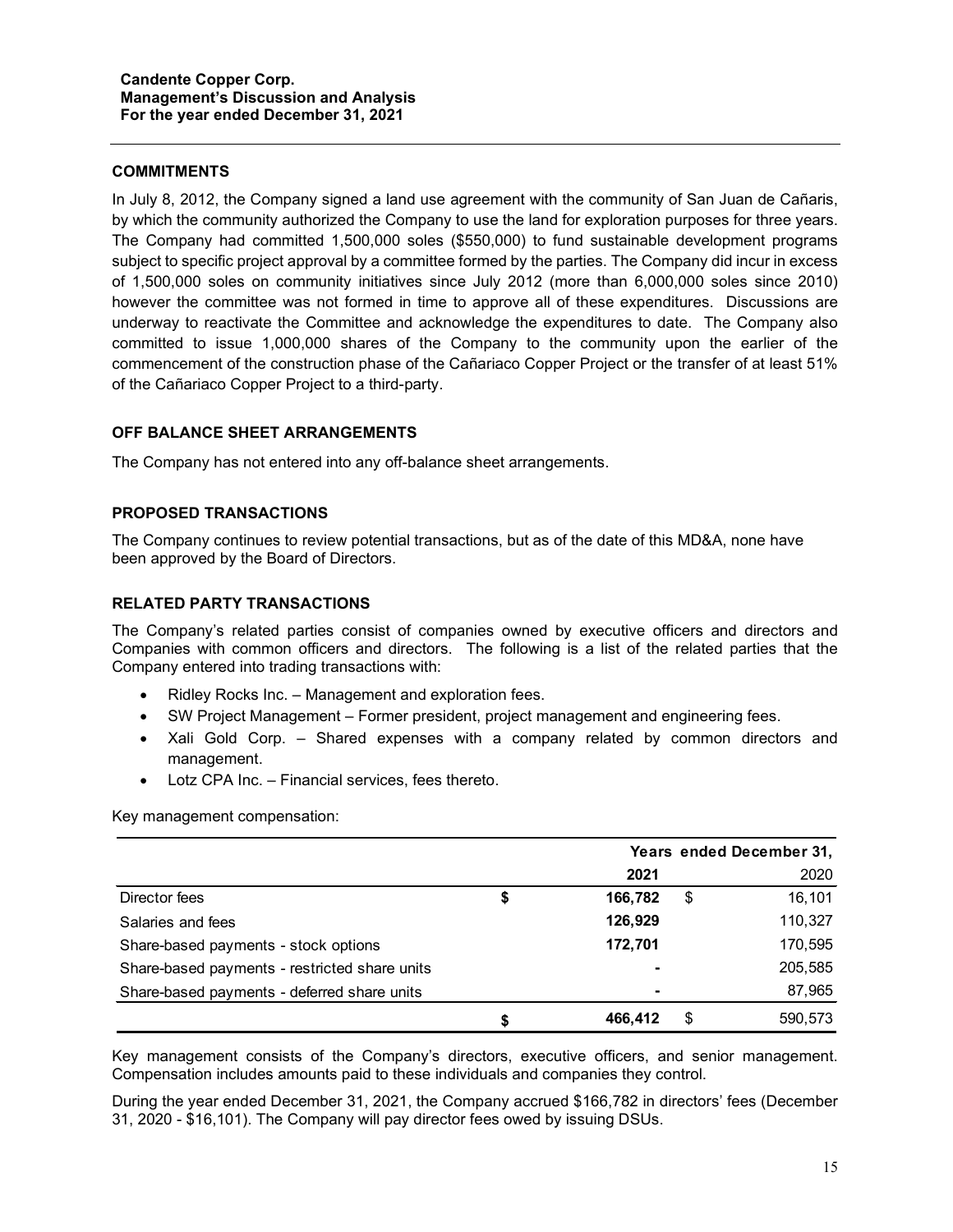Included in salaries and fees is \$50,483 (December 31, 2020 - \$37,699) which was capitalized to unproven mineral right interests.

During the year ending December 31, 2021, the Company granted 984,243 DSU's for the (December 31, 2020 – 991,315) to non-executive directors of the Company with a fair value of \$124,715 (December 31, 2020 - \$87,965) which is recorded as directors' fees within general and administrative expenses on the statement of comprehensive loss. The Company also granted 225,294 RSU's to an officer of the Company for unpaid services provided in 2020.

On May 6, 2021, 1,000,000 common shares were issued pursuant to the exercise of options for cash proceeds of CDN\$50,000 as per Incentive Stock Option Agreement dated January 27, 2020.

On May 7, 2021, 2,250,000 Stock Options at an exercise price of \$0.15 were granted to Directors, an officer, a consultant, and an employee.

On June 2, 2021, 50,000 common shares were issued pursuant to the exercise of options for cash proceeds of CDN\$2,500 as per Incentive Stock Option Agreement dated July 19, 2019.

On July 29, 2021, 3,515,553 and September 14, 2021 4,911,722 warrants have expired unexercised.

On October 13, 2021, 100,000 common shares were issued pursuant to the exercise of options for cash proceeds of CDN\$9,000 as per Incentive Stock Option Agreement dated April 2, 2018 and 200,000 stock options were granted at an exercise price \$0.13 to a consultant.

On November 10, 2021, 1,000,000 Stock Options at an exercise price of \$0.18 were granted to new Director.

On December 3, 2021, 500,000 common shares were issued pursuant to the exercise of options for cash proceeds of CDN\$30,000 as per Incentive Stock Option Agreement dated November 19, 2018 (250,000) and July 19, 2019 (250,000)

On January 17, 2022, 5,375,000 stock options were granted to directors and officer of the company at an exercise price of \$0.23. with fair market value of \$998,023

On March 23, 2022, the Company issued 280,913 DSUs to settle \$41,215 in Directors' fees.

## **CRITICAL ACCOUNTING ESTIMATES AND JUDGEMENTS**

The Company's significant accounting policies are summarized in Note 3 of its annual consolidated financial statements for the year ended December 31, 2021. The preparation of consolidated financial statements in accordance with IFRS requires management to select accounting policies and make estimates and judgments that may have a significant impact on the consolidated financial statements. The Company regularly reviews its estimates, however; actual amounts could differ from the estimates used and accordingly, materially affect the results of operations.

- (a) Critical accounting estimates
- I. Estimated useful lives

Management estimates the useful life of equipment based on the period during which the assets are expected to be available for use. The amounts and timing of recorded expenses for amortization for any period are affected by these estimated useful lives. The estimates are reviewed at least annually and are updated if expectations change as a result of physical wear and tear, technical or commercial obsolescence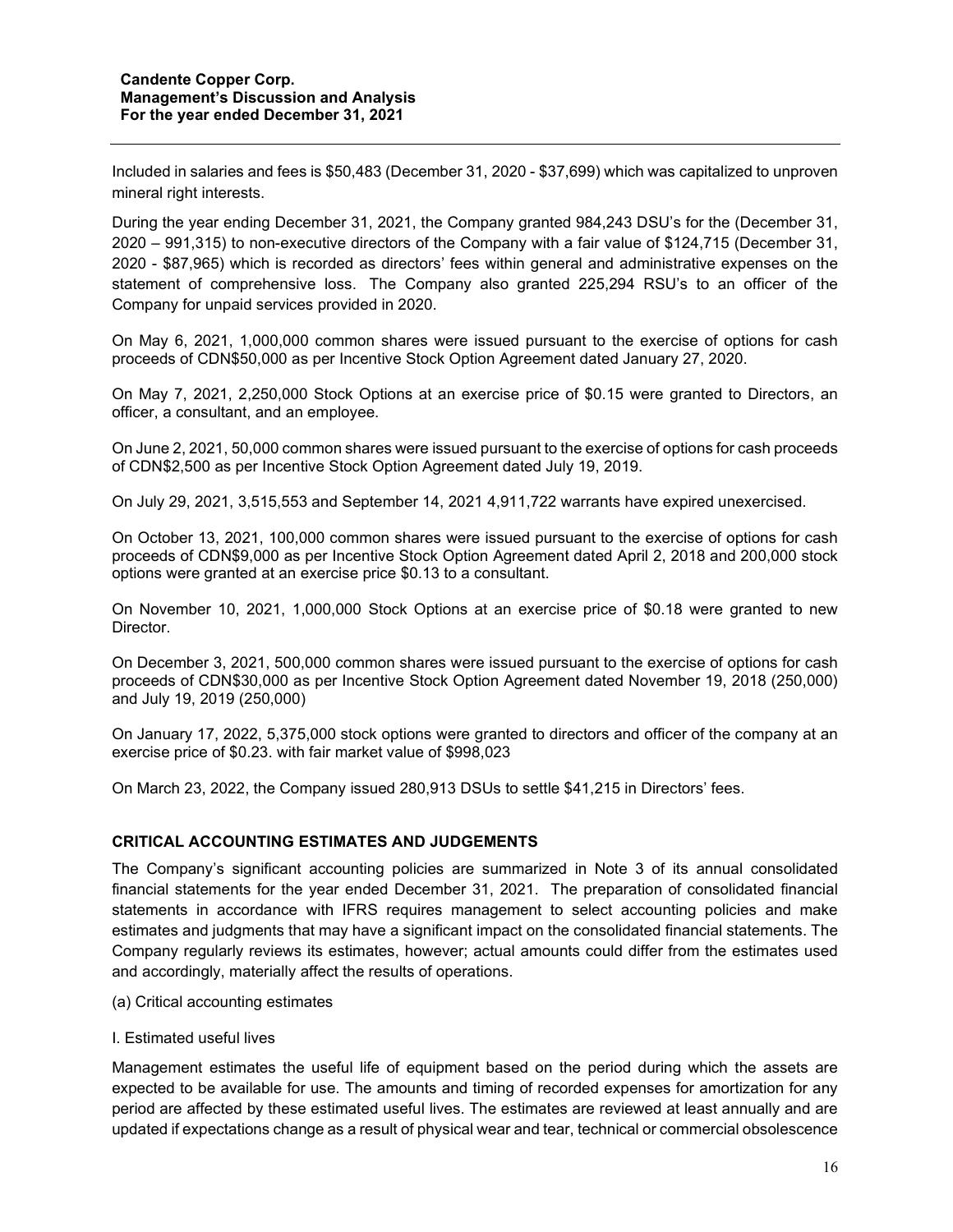and legal or other limits to use. It is possible that changes in these factors could cause significant changes in the estimated useful lives of the Company's equipment in the future.

#### ii. Valuation of share-based payments and warrants

When options and warrants are issued, the Company calculates estimated fair value using a Black-Scholes valuation model, which may not reflect the actual fair value on exercise. The Company uses historical Company stock prices and estimated dividend yield rates to arrive at the inputs that are used in the valuation model to calculate the fair value of the option or warrant.

## iii. Income taxes

Determination of the Company's income and other tax liabilities requires interpretation of complex laws and regulations often involving multiple jurisdictions. Deferred tax assets, including those arising from unutilized tax losses, require management to assess the likelihood that the Company will generate taxable income in future periods in order to utilize recognized deferred tax assets. Estimates of future taxable income are based on forecasted cash flows from operations and the application of existing tax laws in each applicable jurisdiction. To the extent that future cash flows and taxable income differ significantly from estimates, the ability of the Company to realize a deferred tax asset could be materially impacted.

- (b) Critical accounting judgments
- i. Unproven mineral right interest

Unproven mineral right interest includes the cost of acquiring licenses, exploration, analyses, project administration, drilling, community relations, sustainable development programs, environmental, health and safety. The technical feasibility and commercial viability of extracting a mineral resource is considered to be determinable when proven reserves are determined to exist, the rights of tenure are current, and it is considered probable that the costs will be recouped through successful development and exploitation of the known deposit. Management is required to exercise significant judgment in determining the timing of the determination of the technical and economic feasibility of the unproven mineral right interest. The Company considers both external and internal sources of information in assessing whether there are any indicators that unproven mineral right interest are impaired. Based upon the Company having no intention of abandoning the Cañariaco Copper Project, the Company's assessment of its market capitalization and the Company's assessment of the fair value based on in-situ mineral content and other fair value less costs to sell measures, management has determined that there is no impairment charge as at December 31, 2021.

## ii. Rehabilitation and environmental provisions

The Company has accounted for material rehabilitation and environmental provisions that existed as of the period end based on facts and circumstances that existed at December 31, 2021. The Company reviews facts and circumstances surrounding its exploration program, existing laws and compliance, contracts and other policies on an ongoing basis. A material restoration obligation involves a number of estimates relating to timing, type of costs and associated contract negotiations, and review of potential methods and technical advancements. At this time rehabilitation and environmental obligations pertain to the reclamation of exploration drill sites, access paths, and other areas at the Cañariaco Copper Project site that may have been impacted by the drilling activities.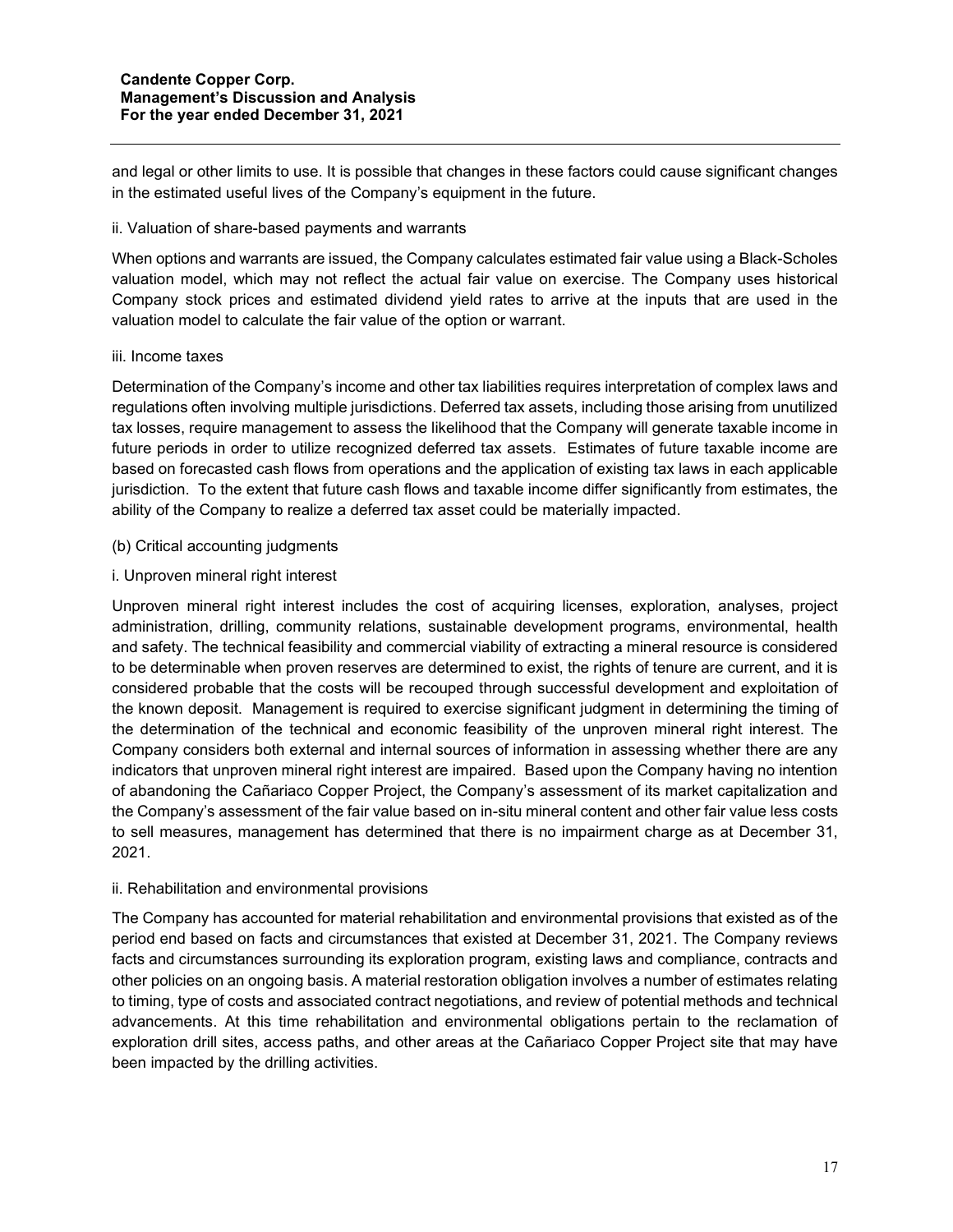## **FINANCIAL RISK, FINANCIAL INSTRUMENTS AND CAPITAL MANAGEMENT**

The Company is exposed to certain financial risks in the normal course of its operations:

## **Liquidity risk**

Liquidity risk is the risk that the Company will not be able to meet its obligations associated with its financial liabilities. The liquidity position of the Company is managed to ensure sufficient liquid funds are available to meet financial commitments in a timely and cost-efficient manner. The Company's management continually reviews the liquidity position including cash flow forecasts to determine the forecasted liquidity position and maintain appropriate liquidity levels. The Company plans to make payments of trade payables, which are either past due or due within the next 12 months and commitments from its current working capital and future sources of equity financing. Liquidity risk is considered to be high.

## **Currency risk**

Currency risk is the risk that arises on financial instruments that are denominated in a foreign currency, i.e., in a currency other than the functional currency in which they are measured. The Company operates internationally and is exposed to risks from foreign currency rates. The functional currencies of the Company's subsidiaries are the United States and Canadian dollars and certain of the subsidiaries' transactions are denominated in Nuevo Soles. The Company does not enter into any foreign exchange contracts to mitigate this risk. The Company and its subsidiaries do not have significant transactions or hold significant cash denominated currencies other than their functional currencies. Therefore, the risk is considered moderate.

#### **Credit risk**

Credit risk is the risk that the counterparty to a financial instrument will cause a financial loss for the Company by failing to discharge its obligations. Cash is deposited in highly rated institutions and the credit risk associated with these deposits is low.

As at December 31, 2021, the Company's maximum exposure to credit risk is the carrying value of its cash and receivables.

### **Financial Instruments**

The Company classifies its financial instruments in the following categories: at fair value through profit or loss, loans and receivables, available-for-sale and other financial liabilities. The classification depends on the purpose for which the financial instruments were acquired. Management determines the classification of its financial instruments at initial recognition.

Financial assets are classified at fair value through profit or loss when they are held for trading for the purpose of short-term profit taking.

Loans and receivables are non-derivative financial assets with fixed or determinable payments that are not quoted in an active market and are subsequently measured at amortized cost.

Available-for-sale financial assets are non-derivative financial assets that are designated as available-forsale or are not suitable to be classified as financial assets at fair value through profit or loss, loans and receivables or held-to-maturity investments and are subsequently measured at fair value. Unrealized gains and losses on the fair value of such assets are recognized in other comprehensive income whereas impairment losses and foreign exchange gains and losses on such assets are recorded in the statement of loss.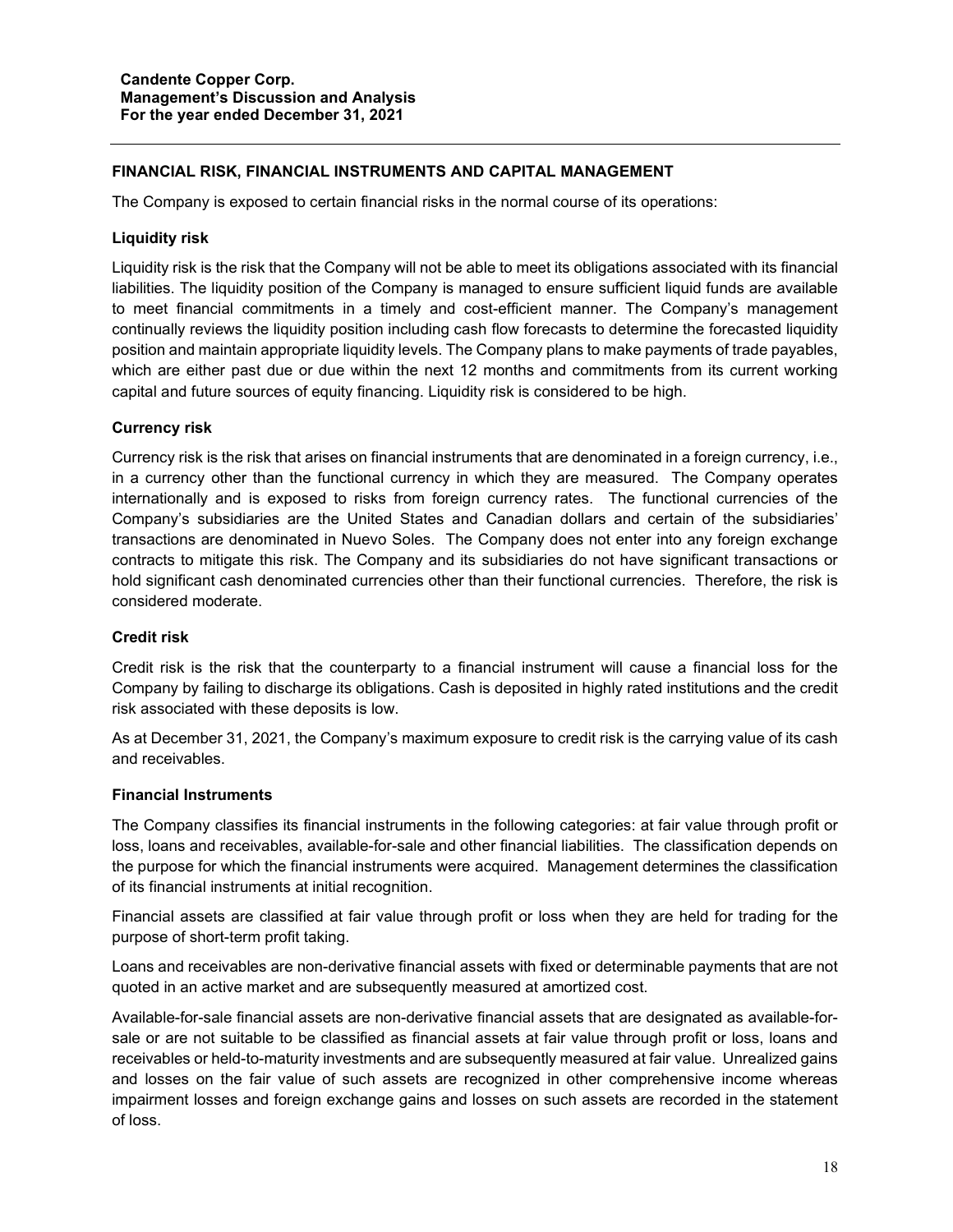The Company has classified its cash and trade and other receivables as loans and receivables. Trade payables and accrued liabilities are classified as other financial liabilities.

Regular purchases and sales of financial assets are recognized on the trade-date – the date on which the Company commits to purchase the asset.

Financial assets are derecognized when the rights to receive cash flows from the investments have expired or have been transferred and the Company has transferred substantially all risks and rewards of ownership.

At each reporting date, the Company assesses whether there is objective evidence that a financial instrument has been impaired. In the case of available-for-sale financial instruments, a significant and prolonged decline in the value of an instrument is considered to determine whether impairment has arisen.

#### **Capital management**

The Company's capital structure is comprised of equity. The Company's objectives when managing its capital structure is to maintain financial flexibility to preserve the Company's access to capital markets and its ability to meet its financial obligations.

The Company's corporate office is responsible for capital management. This involves the use of corporate forecasting models, which facilitate analysis of the Company's financial position including cash flow forecasts to determine future capital management requirements. In preparing its budgets and corporate forecasting models, the Company considers operating commitments imposed by its subsidiaries and the stability of the global capital markets. Capital management is undertaken to safeguard a secure, costeffective supply of funds to ensure the Company's operating and capital expenditure requirements are met.

There were no changes in the Company's approach to capital management during the period and the Company is not subject to any restrictions on its capital.

#### **Fair value hierarchy**

The consolidated statements of financial position carrying amounts for cash, trade and other receivables and trade payables, approximate fair value due to their short-term nature. The receivable for sale of a subsidiary is measured at fair value using the effective interest method.

The following provides a description of financial instruments that are measured subsequent to initial recognition at fair value, grouped into Levels 1 to 3 based on the degree to which the fair value is observable:

Level 1 fair value measurements are those derived from quoted prices (unadjusted) in active markets for identical assets or liabilities;

Level 2 fair value measurements are those derived from inputs other than quoted prices included within Level 1 that are observable for the asset or liability, either directly (i.e., as prices) or indirectly (i.e., derived from prices); and

Level 3 fair value measurements are those derived from valuation techniques that include inputs for the asset or liability that are not based on observable market data (unobservable inputs).

Cash and investments fall under Level 1.

There were no transfers between levels during the period.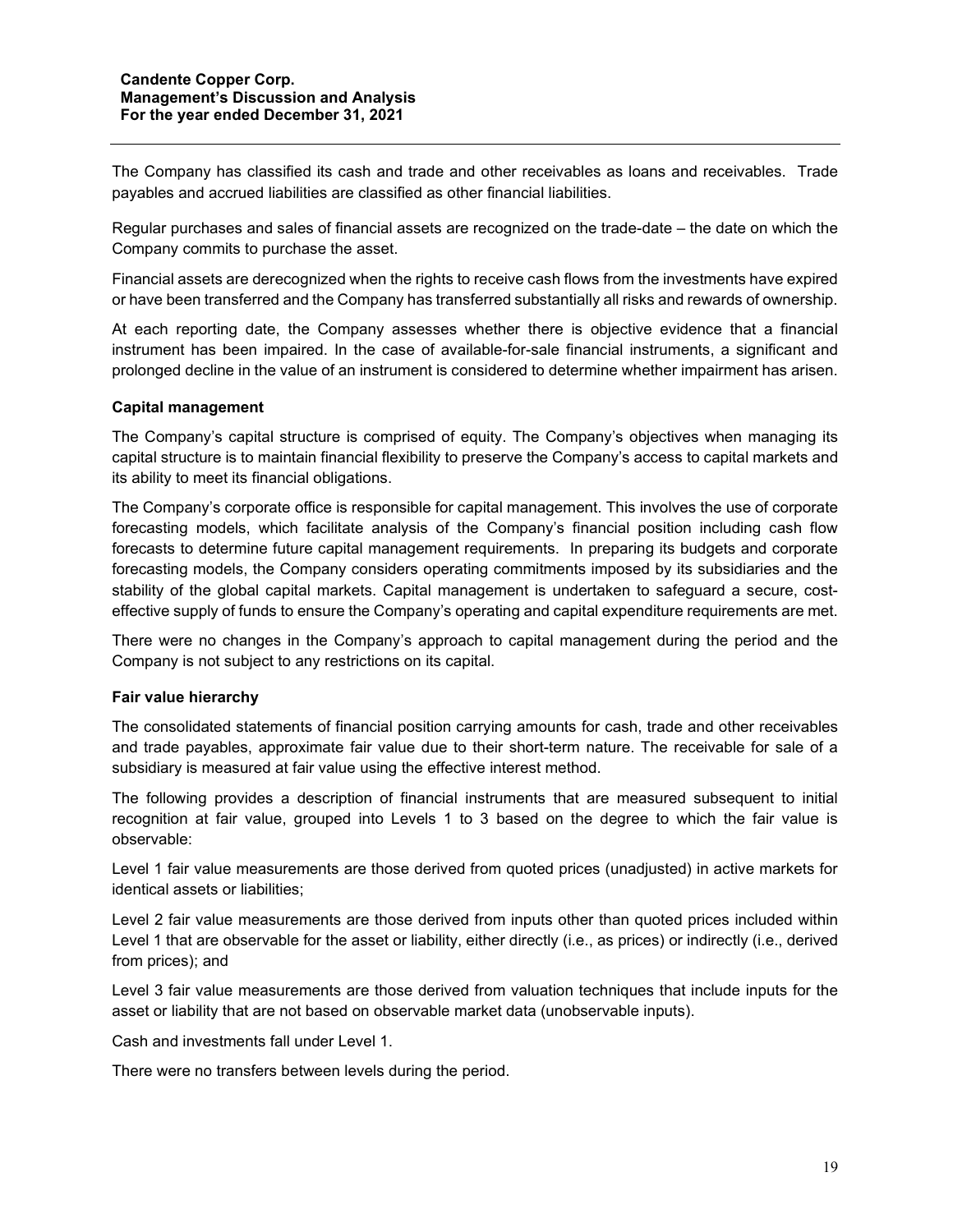# **INTERNAL CONTROLS OVER FINANCIAL REPORTING ("ICFR")**

Internal control over financial reporting is a process designed to provide reasonable assurance regarding the reliability of financial reporting and the preparation of financial statements for external purposes in accordance with IFRS.

The Company's internal control over financial reporting includes policies and procedures that pertain to the maintenance of records that accurately and fairly reflect the additions to and dispositions of the assets of the Company; provide reasonable assurance that transactions are recorded as necessary to permit preparation of financial statements in accordance with IFRS and the Company's receipts and expenditures are made only in accordance with authorization of management and the Company's directors; and provide reasonable assurance regarding prevention or timely detection of unauthorized acquisition, use or disposition of the Company's assets that could have a material effect on the interim or annual financial statements.

Any system of internal controls over financial reporting, no matter how well designed, has inherent limitations. Therefore, even those systems determined to be effective can provide only reasonable assurance with respect to financial statement preparation and presentation.

An evaluation of the design effectiveness of the Company's internal controls over financial reporting was conducted as of December 31, 2021, by the Company's management. Based on this evaluation, the Company's CEO and CFO have concluded that the design, disclosure controls, procedures, and the effectiveness of the Company's internal controls over financial reporting was and is effective. The Board of Directors is ultimately responsible for ensuring that the internal control of financial reporting is effective and has been overseeing the Company's management in this regard.

There were no changes in the Company's internal control over financial reporting during the period ended December 31, 2021, that have materially affected, or are reasonably likely to affect, the Company's internal control over financial reporting.

# **RISK FACTORS**

The Company is subject to a number of significant risks due to the nature and the current stage of its business and the effect of worldwide economic conditions. Exploration of unproven mineral right interest involves a high degree of technical, financial, and social risk. While discovery of a mineral deposit may result in substantial rewards, few exploration properties are ultimately developed into producing mines. Major expenditures may be required to establish resources and reserves by drilling, constructing mining and process facilities, developing metallurgical processes and extracting base and precious-metals. It is impossible to ensure that the current exploration programs of the Company will result in profitable commercial mining operations.

Risk factors that should be taken into account in assessing the Company's activities and any investment in the Company include, but are not limited to, those listed below. Any one or more of these risk factors could have a material impact on the financial condition of the Company. This information, by its nature, is not allinclusive and risk factors that have not been listed could have a material impact on the future financial condition of the Company.

# **Economic conditions may prevent the Company from obtaining the capital required to continue operations**

The Company's ability to continue operations is contingent on its ability to obtain additional financing. Equity market conditions, funding environments and the price of the Company's common shares may make it dilutive and difficult to raise funds by the sale of the Company's shares. An investment in the shares of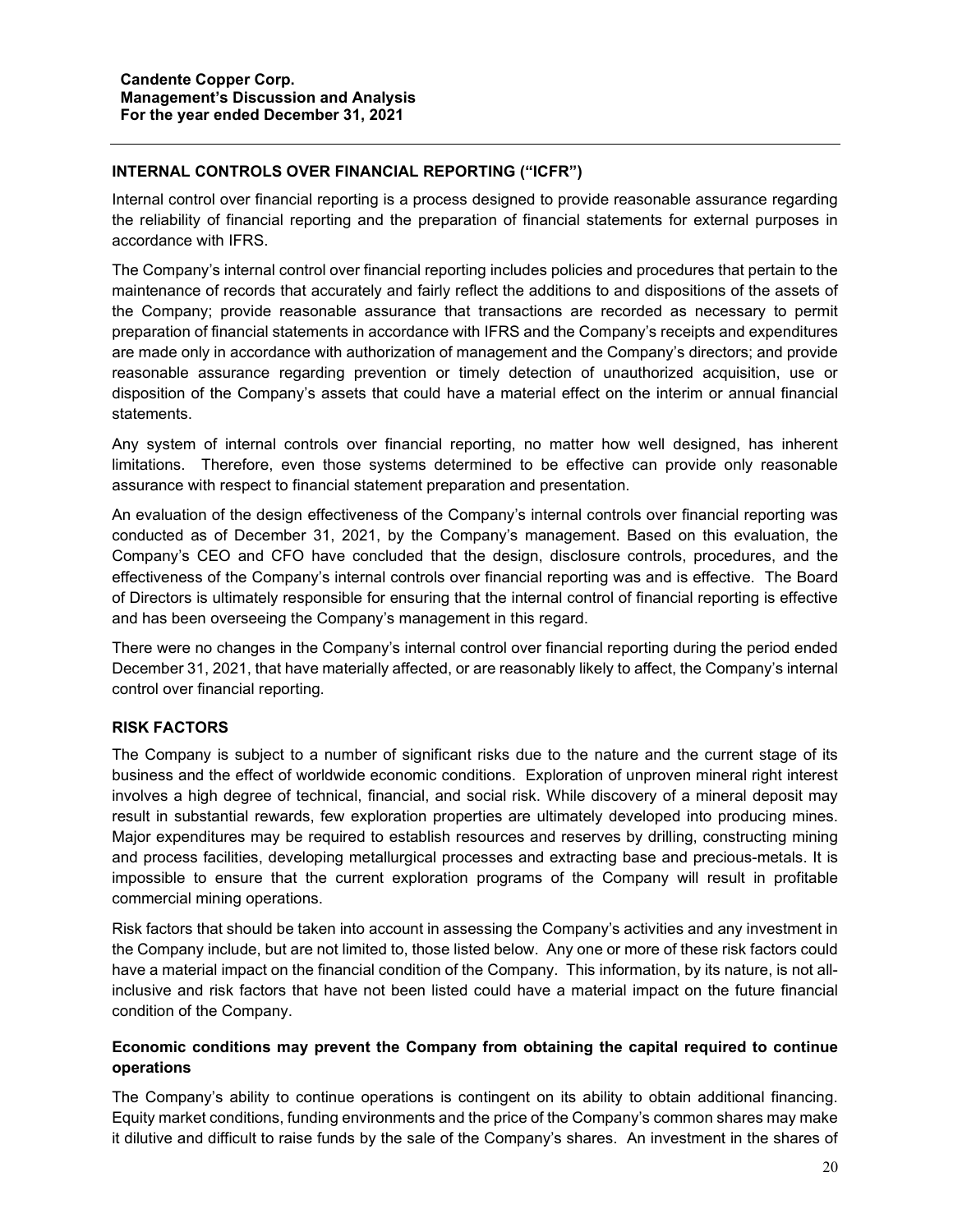a junior resource company is considered to be a high-risk investment. In the past, the Company has been successful in raising capital for its exploration and development activities; however, there is no assurance that financing will be available to the Company in future periods.

# **History of Losses**

The Company incurred a net loss for the period ended December 31, 2021, of \$1,175,913 and is expected to generate losses while it continues to be an exploration and development-stage company. The Company anticipates significant expenditures for its mineral exploration programs. The Cañariaco Norte Project has a 43-101 compliant mineral resource and has received a NI 43-101 Technical Report entitled "Cañariaco Project, Lambayeque Department, Peru, NI 43-101 Technical Report on Pre-feasibility Study Progress Report". This work is considered a PEA given that it required additional geotechnical holes to be drilled to complete the Pre-feasibility study. In April 2011, a Feasibility Study was launched with AMEC as the lead engineering consultant. This study was put on hold in 2014 due to a lack of interest in the equity markets which affected the Company's ability to raise funding. Having said this, most exploration projects do not result in the discovery of commercially productive mineral reserves and are ultimately expensed in full. The Company could in fact be required to report net losses into the foreseeable future.

The long-term profitability of the Company's operations will be in part directly related to the success of its exploration programs, which are affected by numerous factors including the cost of such programs, the amount of mineral resources or reserves discovered and fluctuations in the price of any minerals produced.

## **Dilution**

The Company does not generate any revenues from production and may not have sufficient financial resources to undertake by itself all of its planned exploration, feasibility, and development programs. The Company has limited financial resources and has financed its operations primarily through the sale of securities such as common shares. The Company assesses various options for financing however the Company may need to continue its reliance on the sale of such securities for future financing, resulting in potential dilution to the Company's existing shareholders. The amount of additional funds required will depend largely on the success of the Company's exploration programs and extent of future development activities.

Further exploration programs will depend on the Company's ability to obtain additional financing which may not be available under favorable terms, if at all. If adequate financing is not available, the Company may not be able to commence or continue with its exploration and development programs or to meet minimum expenditure requirements to prevent the full or partial loss of its mineral properties.

## **No Known Mineral Reserves**

The Company's mineral properties are in the exploration stage and although one property, the Cañariaco Norte Project, has established 43-101 compliant mineral resources, it is without known mineral reserves. Although the Company may discover mineral reserves through its exploration programs, commercial production may not be warranted due to insufficient quantities or unfavourable economic conditions.

In the event a mineral reserve is discovered, substantial expenditures are required to develop the mineral reserve for production including facilities for mining, processing, infrastructure, and transportation. The marketability of any minerals discovered may be affected by numerous factors which are beyond the Company's control and which cannot be accurately predicted, such as global economic conditions, mineral markets and mineral pricing, global smelting and refining availability, and such other factors as government regulations, including regulations relating to royalties, allowable production, importing and exporting of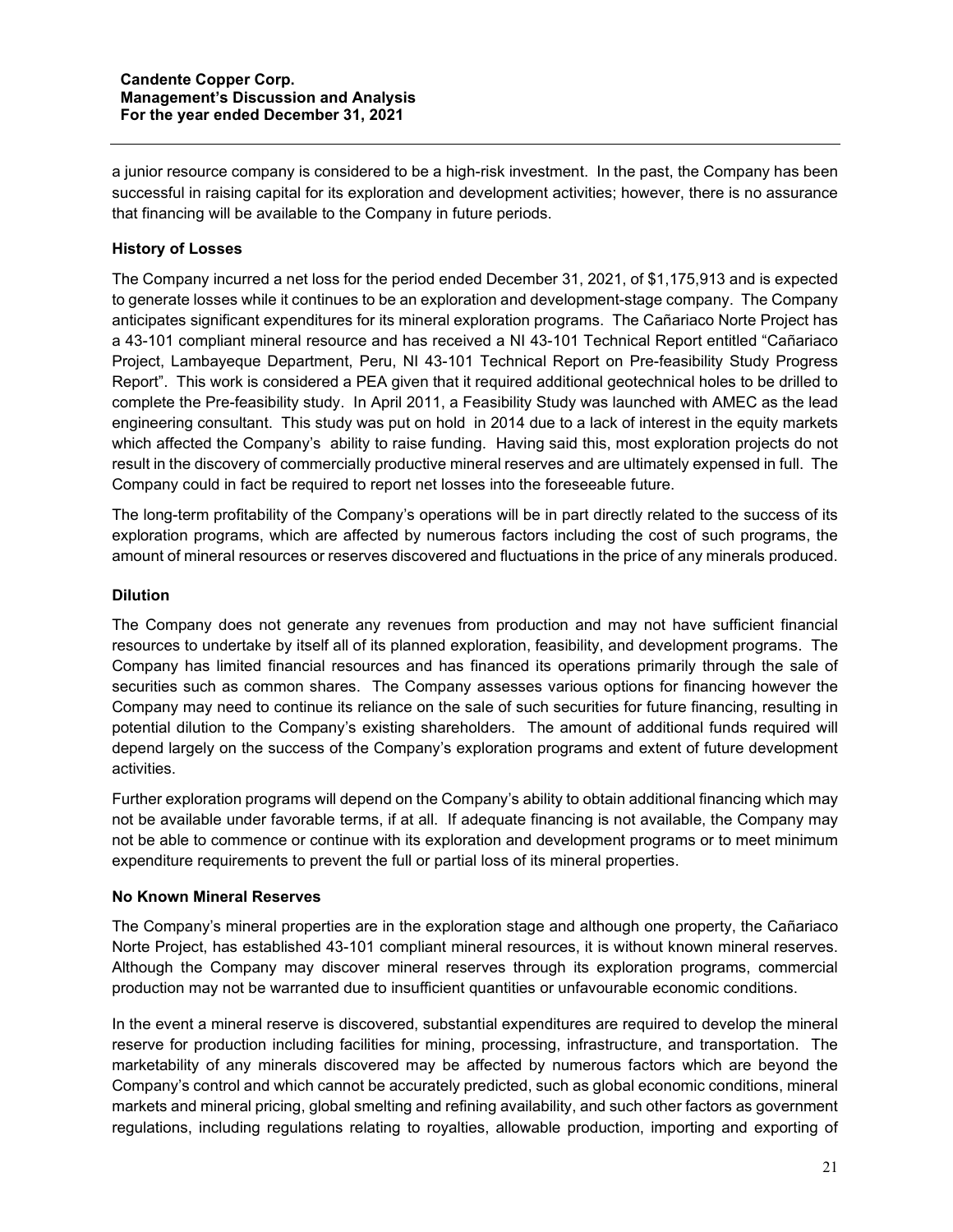minerals, and environmental protection. Depending on the price of minerals produced, the Company may determine that it is not warranted to commence or continue commercial production.

## **Title to Mineral Properties**

The Company believes it has diligently investigated title to all of its mineral properties and, to the best of its knowledge, title to all properties are in good standing. However, the properties may be subject to prior unregistered agreements or transfers, which may affect the validity of the Company's ownership of such properties.

Although the Company has exercised due diligence with respect to title to properties in which it has a material interest, title to such properties may be challenged or impugned in the future. The Company makes a search of mining records in accordance with mining industry practices to confirm that it has acquired satisfactory title to its properties but does not obtain title insurance with respect to such properties. The possibility exists that title to one or more of its properties, particularly title to undeveloped properties, might be defective because of errors or omissions in the chain of title, including defects in conveyances and defects in maintaining such claims. Should a defect in title be discovered by or disclosed to the Company, all reasonable steps would be taken to perfect title to the particular claims in question. The Company is not aware of any material defect in the title to its mineral properties.

A claim on any of the Company's mineral properties, especially if commercially productive mineral resources or reserves are located, could adversely affect the Company's long-term profitability as it may preclude entirely the economic development of a mineral property. Also, such a claim may affect the Company's current operations due to the potential costs, time, and efforts of defending against such claims.

## **Key Personnel**

The Company is dependent on a relatively small number of key personnel, the loss of any of whom could have an adverse effect on the operations of the Company. The Company's success is dependent to a great degree on its ability to attract and retain qualified management personnel. The loss of such key personnel, through incapacity or otherwise, may require the Company to seek and retain other qualified personnel and could compromise the pace and success of its exploration activities. The Company does not maintain key person insurance in the event of a loss of any such key personnel. Also, certain management personnel of the Company are officers and/or directors of other publicly-traded companies and may devote only part of their time to the Company.

Additionally, the Company has relied on and is expected to continue relying upon consultants and others for exploration and development expertise. In the event a commercial mineral deposit is discovered on any of the Company's properties, the Company will likely continue to require the expertise of such consultants and others for the development and operation of a producing mine.

#### **Industry Operating Hazards and Risks**

Mineral exploration and development involve many risks, including location of commercially productive mineral resources or reserves, which may not occur even with a combination of experience, knowledge, and careful evaluation. The operations in which the Company has a direct or indirect interest may be subject to some or all of the hazards and risks normally incidental to resource companies, any of which could result in work stoppages. Fires, power outages, labour disruptions, flooding, explosions, cave-ins, landslides social disruptions, political instability, and the inability to obtain suitable or adequate machinery, equipment or labour are some of the industry operating risks involved in the development and operation of mines and the conduct of exploration programs. Other risks include injury or loss of life, severe damage to or destruction of property, clean-up responsibilities, regulatory investigation and penalties and suspension of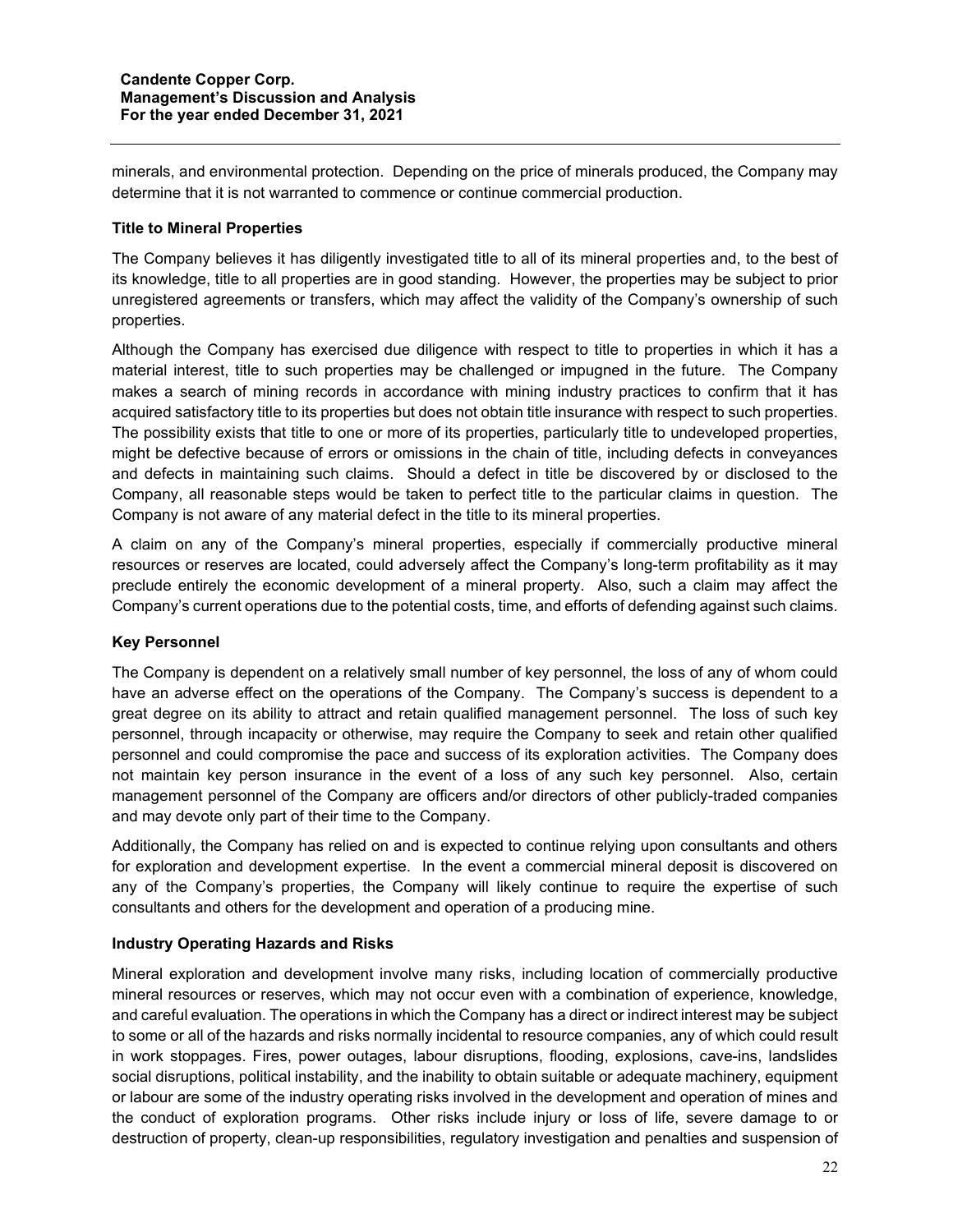operations. The occurrence of any of these operating risks and hazards may have an adverse effect on the Company's financial condition and operations and may incur legal liability.

Although the Company will, when appropriate, secure liability insurance in an amount which it considers appropriate, the nature of these risks is such that liabilities might exceed policy limits, the liability and hazards might not be insurable, or the Company might elect not to insure itself against such liabilities due to high premium costs or other reasons, in which event the Company could incur significant costs that may have a material adverse effect upon its financial condition and operations.

## **Government Regulations and Political Climate**

Mineral exploration on the Company's properties are affected to varying degrees by: (i) government regulations relating to such matters as environmental protection, health, safety and labour; (ii) mining law reform; (iii) tax laws (iv) restrictions on production, price controls, and tax increases; (v) maintenance of claims; (vi) tenure; and (vii) expropriation of property through nationalization, requisition or confiscation. Any mineral exploration activities conducted by the Company, including commencement of production, require permits from governmental authorities and such operations are and will be governed by laws and regulations governing prospecting, mining, production, exports, taxes, labour standards, occupational health, waste disposal, toxic substances, land use, environmental protection, mine safety and other matters.

Companies engaged in the development and operation of mines and related facilities generally experience increased costs, and delays in development and/or production and other schedules as a result of the need to comply with applicable laws, regulations and permits. All permits required for the conduct of exploration, development and mining operations, including the construction of mining facilities, may not be obtainable by the Company on reasonable terms, which would have an adverse effect on any mining project the Company might undertake. Additionally, failure to comply with applicable laws, regulations and permitting requirements may result in enforcement actions thereunder, including orders issued by regulatory or judicial authorities causing operations to cease or be curtailed, and may include corrective measures requiring capital expenditures, installation of additional equipment, or remedial actions. Parties engaged in mining exploration, development or operations may be required to compensate those suffering loss or damage by reason of the mining activities and may have civil or criminal fines or penalties imposed for violations of applicable laws or regulations.

To the best of the Company's knowledge, the Company is and will continue to operate in compliance with applicable legal and environmental regulations and social requirements. However, amendments to current governmental laws and regulations affecting mining companies, or the more stringent application thereof, or shifts in political conditions or attitudes could adversely affect the Company's operations including the potential to curtail or cease exploration programs or to preclude entirely the economic viability of a mineral property. The extent of future changes to governmental laws and regulations cannot be predicted or quantified, but it should be assumed that such laws and regulations will become more stringent in the future. Generally, new laws and regulations will result in increased compliance costs, including costs and time and effort for obtaining permits, and increased delays or fines resulting from loss of permits or failure to comply with the new requirements.

## **Social Climate**

Social acceptance to operate during the various stages of a mining project is an integral part of operating such that lack thereof provides a very real risk during the exploration, exploitation and closure stages of mine development. In addition, the fact that the means and tools to manage social acceptance are not an exact science adds to the level of risk.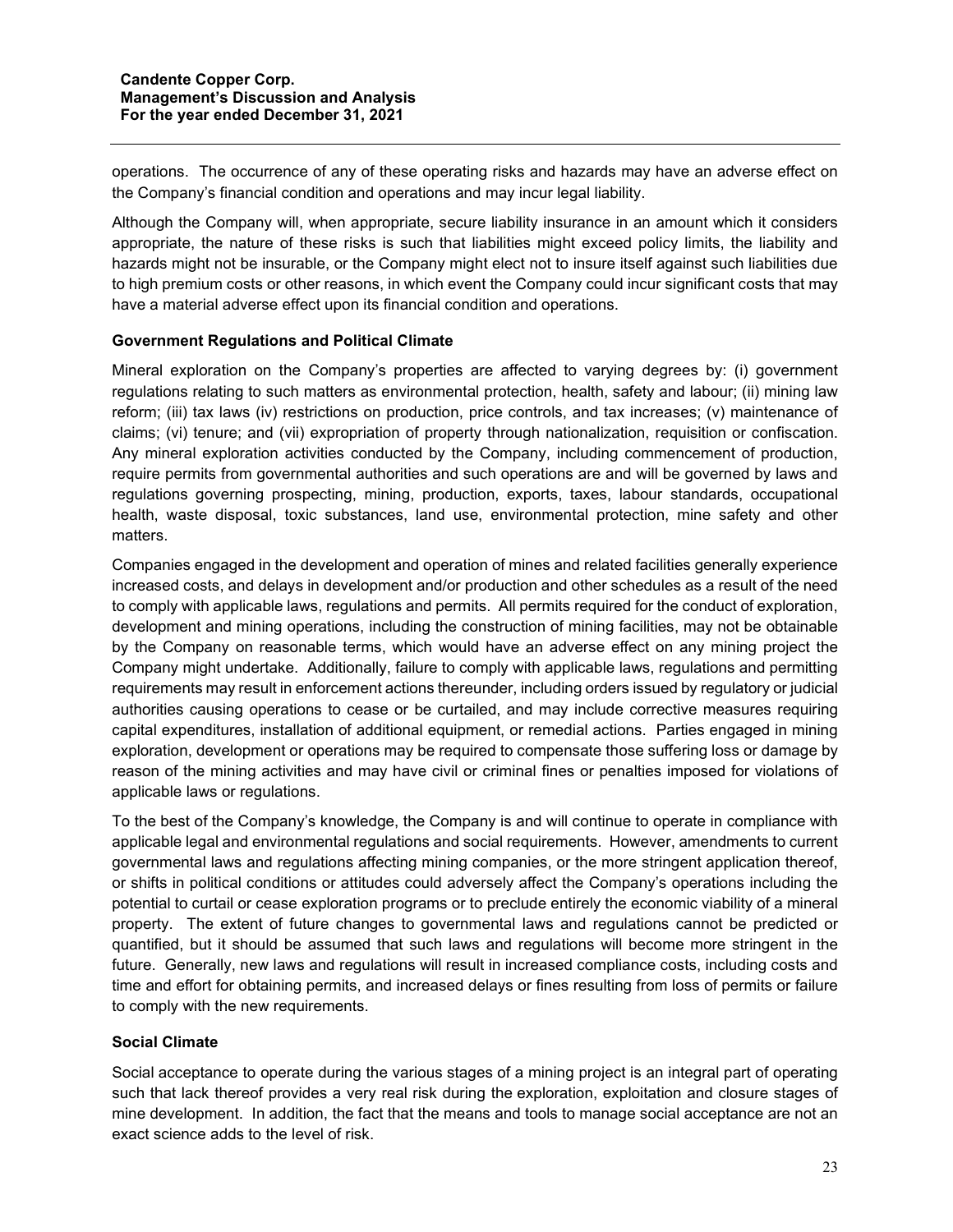The Company has established shared value corporate policies and programs that include:

Regular communication with various members of the Community regarding their concerns and needs as well as our activities and objectives.

Social and sustainable development projects and alliances with all levels of government as well as local and international non–governmental organizations ("NGOs") that are committed to improving the lives of families in under-developed regions.

The Company considers these initiatives as a foundation for building a positive and mutually beneficial long-term relationship with the various stakeholders in the Cañariaco Copper Project.

## **Environmental Liability**

Although the Company is not aware of any formal claims for damages related to any impact that its activities have had on the environment, it may become subject to such claims in the future. An environmental claim could adversely affect the Company's business due to the high costs of defending against such claims and its impact on senior management's time.

The Company conducts exploration activities in Peru. Such activities are subject to various laws, rules and regulations governing the protection of the environment. All phases of the Company's operations are subject to environmental regulation in the jurisdictions in which it operates. Environmental legislation is evolving in a manner which requires stricter standards and enforcement, increased fines and penalties for non-compliance, more stringent environmental assessments of proposed properties and a heightened degree of responsibility for companies and their officers, directors, and employees.

The Company is committed to compliance with all environmental regulations currently applicable, nevertheless environmental hazards may exist on the Company's mineral properties, which are not known to the Company at present, that have been caused by previous or existing owners or operators.

Environmental regulations may change in the future which could adversely affect the Company's activities including the potential to curtail or cease exploration programs or to preclude entirely the economic development of a mineral property. The extent of any future changes to environmental regulations cannot be predicted or quantified, but it should be assumed that such regulations will become more stringent in the future. Generally, new regulations will result in increased compliance costs, including costs for obtaining permits, delays or fines resulting from loss of permits or failure to comply with the new regulations.

Depending on the price obtained for any minerals produced, the Company may determine that it is impractical to commence or continue commercial production.

#### **Cyber Security Risks**

As the Company continues to increase its dependence on information technologies to conduct its operations, the risks associated with cyber security also increase. The Company relies on management information systems and computer control systems. Business and supply chain disruptions, plant and utility outages and information technology system and network disruptions due to cyber-attacks could seriously harm its operations and materially adversely affect its operation results, Cyber security risks include attacks on information technology and infrastructure by hackers, damage or loss of information due to viruses, the unintended disclosure of confidential information, the issue or loss of control over computer control systems, and breaches due to employee error. The Company's exposure to cyber security risks includes exposure through third parties on whose systems it places significant reliance for the conduct of its business. The Company has implemented security procedures and measures in order to protect its systems and information from being vulnerable to cyber-attacks. The Company believes these measures and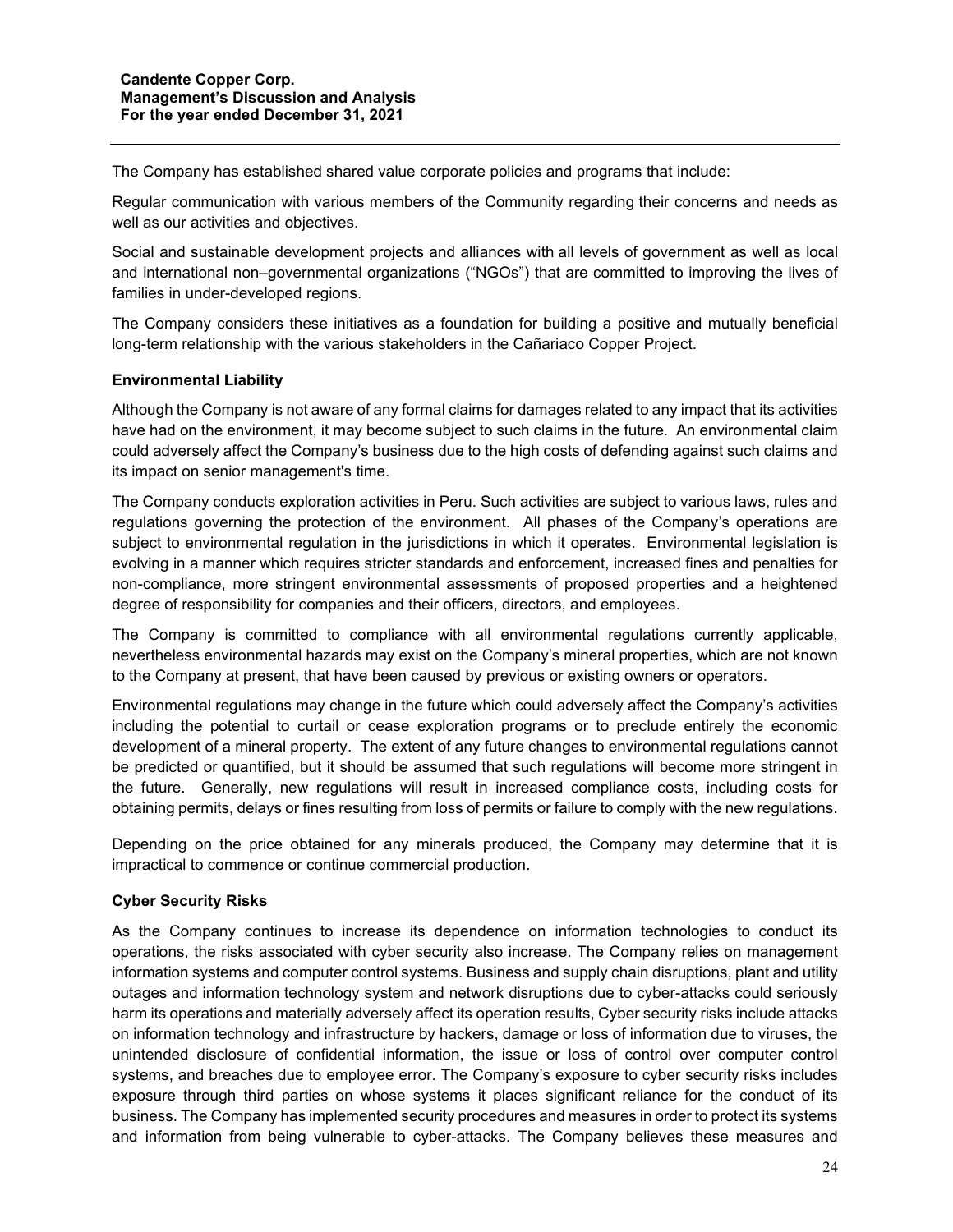procedures are appropriate. To date, it has not experienced any material impact from cyber security events. However, it may not have the resources or technical sophistication to anticipate, prevent, or recover from rapidly evolving types of cyber-attacks. Compromises to its information and control systems could have severe financial and other business implications.

## **COVID-19**

In March 2020, the World Health Organization declared coronavirus COVID-19 a global pandemic. This contagious disease outbreak, which has continued to spread, and any related adverse public health developments, has adversely affected workforces, economies and financial markets globally, potentially leading to an economic downturn. It is not possible for the Company to predict the duration or magnitude of the adverse results of the outbreak and its effect on the Company's business or ability to raise funds.

Additional information, including the Company's most recent Annual Information Form, is available on SEDAR at [http://www.sedar.com](http://www.sedar.com/)